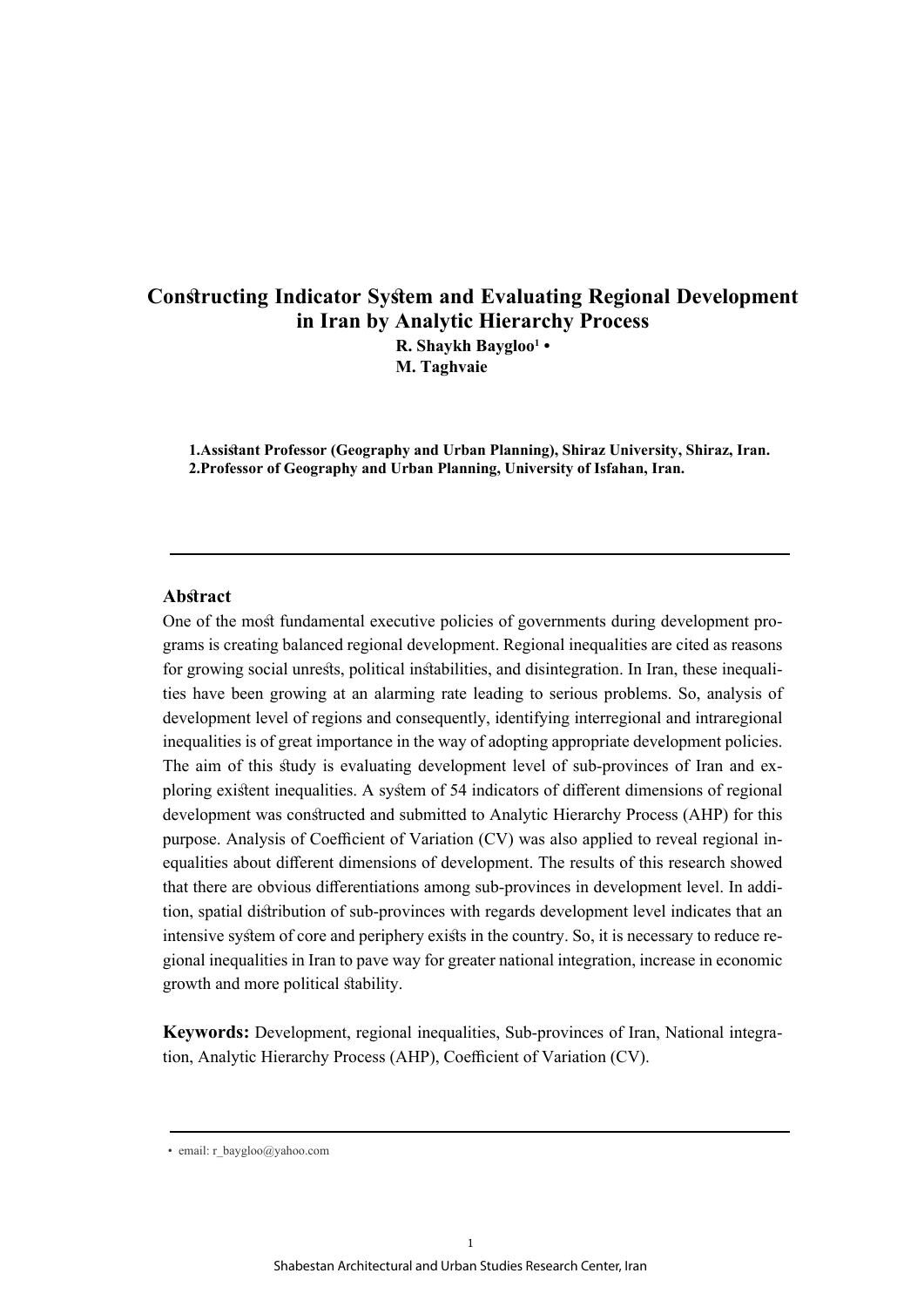## **1.Introduction**

Inequality and its different dimensions are the significant signs of undeveloped countries. Beside low level of development indicators, these countries suffer from regional inequality and unfair distribution of facilities. Regional inequality is a direct consequence of the pole growth process, as some areas grow faster and achieve greater income and economic development levels than other areas (Song ,et al. ,2000). Along with new opportunities in economic growth, the problem of increasing regional disparity has come in a growing number of developing countries (Hu ,2002). Of course, this problem is quite common to all large and diverse countries where unequal economic conditions in different regions lead to a buildup of social tensions (Fedorov ,2002). Regional inequalities represent a continuing development challenge in most countries, especially those with large geographic areas under their jurisdictions. Large regional disparities represent serious threats as the inability of the state to deal with such inequities creates potential for disunity and, in extreme cases, for disintegration (Shankar & Shah ,2003).

The study of inequality and its aspects in different geographical limits has received the attention of planners and politicians in recent years (Yasouri ,2010). There has been considerable empirical research on the nature and causes of differences in regional output and growth (Chen & Groenewold, 2010). A number of these studies have, while discussing disparity, inequality, convergence and divergence, focused on correlations as well as causation between socio-economic variables and human development (Gylfason,1999) .Some other studies have focused on intraregional disparities and regional development (Song ,et al. ,2000). The common understanding in these studies is that intraregional disparities make a large proportion of total regional disparities. Therefore, a careful analysis of regional differences in sources of inequality could be of much help in devising policies for improving income distribution (Yasouri ,2010).

Lack of political access and influence, as well as the

absence of economic clout, often leave marginalized populations excluded when important development and investment decisions are made, thus worsening their relative economic position in society (Dawson, 2001). Basically, the regional inequities are caused by two basic fields: (1) natural, cultural, social and economical conditions of each geographical region (Natural specifications of regions), and (2) Decisions of policy makers and economical planners (Higniz & Savi ,1997). As typically rich regions have better educated and better skilled labor, the gulf between rich and poor regions widens (Shankar & Shah ,2003). If poorer regions tend to grow faster than their counterparts to bring about reduced regional differentials, it is termed as convergence. Theoretically this may be possible through adoption of proper production technology and dynamics of technological progress which benefit poorer regions. By contrast, phenomenon of divergence is said to occur when richer regions grow faster to further their lead (Purohit ,2008). Regional development policies play an important role as a means of encouraging economic activities in depressed regions and reducing regional disparity (Matsumoto,2008).

The reduction in regional differences to stop the movement and displacement of human forces and capital in the direction of preparing the ground for development is very effective.

Immigration, poverty, low production and efficiency, unemployment etc. in some areas are the results of inefficient performance of economical, social and cultural foundations, agricultural depression, disorganized growth of population and discriminatory policies. Therefore, the study of economical and social indicators and the determination of the benefit areas are very urgent in the direction of finalizing development guidelines. Developmental programs must follow the improvement and promotion of the level of life. This not only helps the increase of purchase ability, but also provides some facilities in education, health, welfare and other fundamental facilities. Decreasing regional differences, particularly between cities and villages for preventing human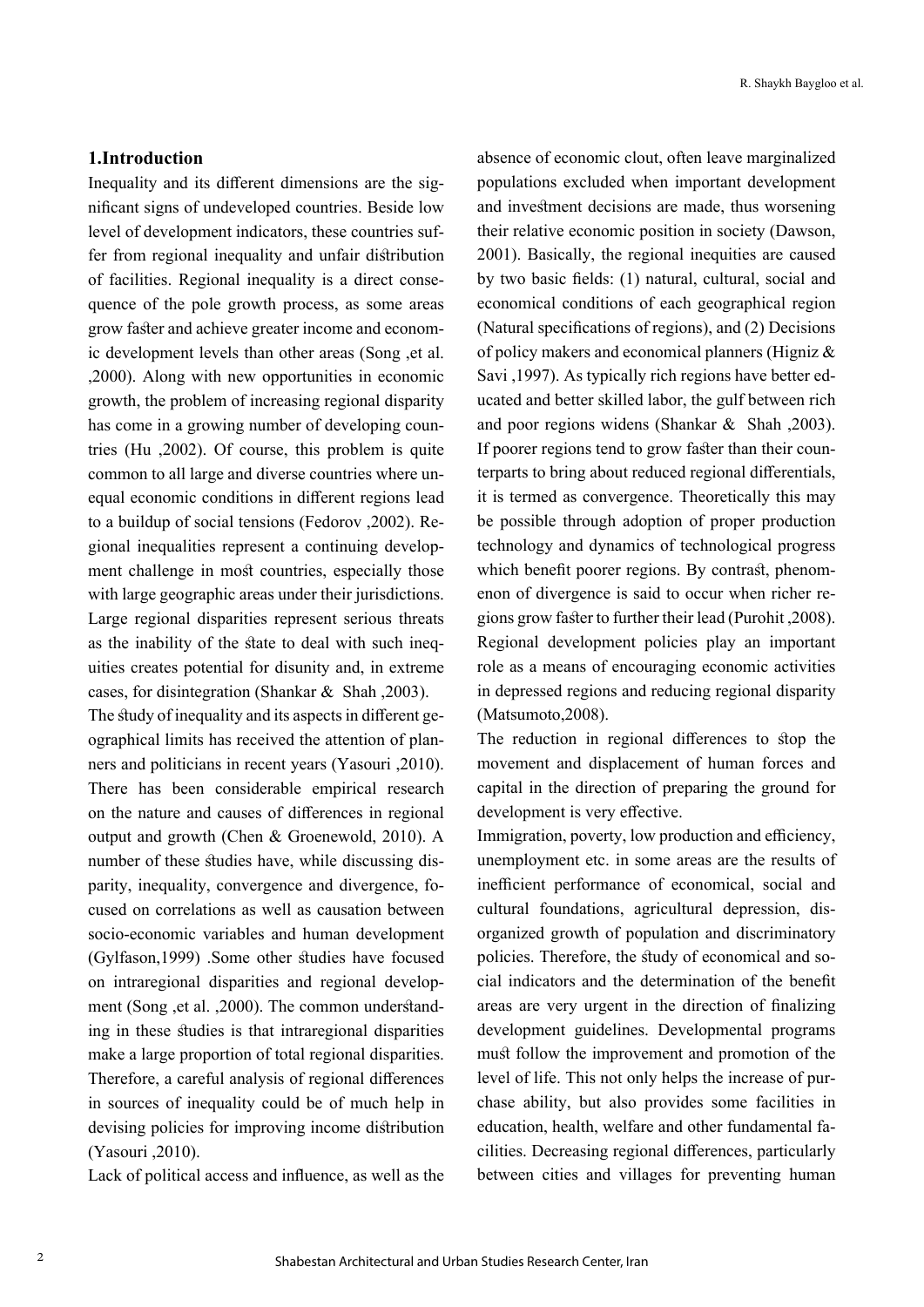and funds movement and migration are very effective in providing the development (Yasouri ,2010). It may be argued that the policy of regional development will never be effective, unless the following is provided:

• Clear delimitation of powers and responsibilities between regions and the capital, as well as among intra-regional levels of power;

• Financial independence or sufficiency of local budgets for local self-government bodies to discharge their powers;

• Promotion of development of backward regions by fiscal and investment support (Fedyuk & Bychenko ,2009).

Today, from the social justice point of view, development is no longer means growth, but means the existence of facilities and fair distribution. Recognizing inequity and unbalancing within the framework of different geographical limits is under consideration and the necessities of working in this direction are recognizing the existing condition of every parts of the planning collections such as country, province, city and district and consequently, finding out the existing differences and distinctions and policy making for removing and decreasing the inequities in all parts of the collection. In this field, paying attention to regional inequities in the form of indices is considered as the most important tools of planning that through this, planners will be able to edit and evaluate the procedures and results of their planning in the frame and structure of geographical space (Ziari ,2004). Yet, it should be reminded that analysis of inequality at a very aggregate level might lead to bad conclusions (Cameron ,2002).

The main goal of this research is to identify and explore the major inequalities among all sub-provinces of Iran (336 sub-provinces) which is prerequisite for adopting convenient policies for achieving balanced regional development. Other goal was to develop a set of common indicators of regional development. The concept of a region in this research corresponds to the second subdivision level of Iran named subprovince or Shahrestan. Until the point of finalization

of this research, the existence of any other research that dealt with the similar problem (monitoring, setting, comparison and evaluating the indicators of regional development in this scale) in Iran has not been determined.

The rest of this paper is organized as follows. Section 2 gives an overview of regional inequalities and regional planning in Iran. Section 3 presents the evaluation framework and methodology for assessment of development level and brief description of AHP and CV methods. . Weighting indicators, assessment of development level of sub-provinces of Iran and regional inequalities are discussed in section 4. Finally, conclusions and remarks are provided in last section.

# **2. An Overview of Regional Inequalities and Regional Planning in Iran**

# **2.1. Regional inequalities in Iran**

Regions within a country may be behind other regions in terms of income arising from economic activities. When this is combined with social poverty due to less access to goods and services provided by the public sector, it results in the region being seriously left behind the rest of the country. Inevitably, there is the perpetual effect of the latter on the former type of poverty. Iran is no exception to this process. Regional disparities in Iran have been growing at an alarming rate leading to serious problems including migration with its associated problems from backward provinces to the more affluent ones (Noorbakhsh,2002). The Human Development Report of Iran in 1999 reflects such disparities and reiterates that one of the major human development policies in the country's Third Plan is to "pay attention to the spatial planning as a long-term framework for social justice and regional balance". This report observes wide regional disparities within 26 provinces of Iran in terms of Human Development Index (HDI) and Human Poverty Index (HPI). After dividing provinces into higher, medium and lower groups according to the value of their HDI, the report highlights the extent of regional disparities and the need to deal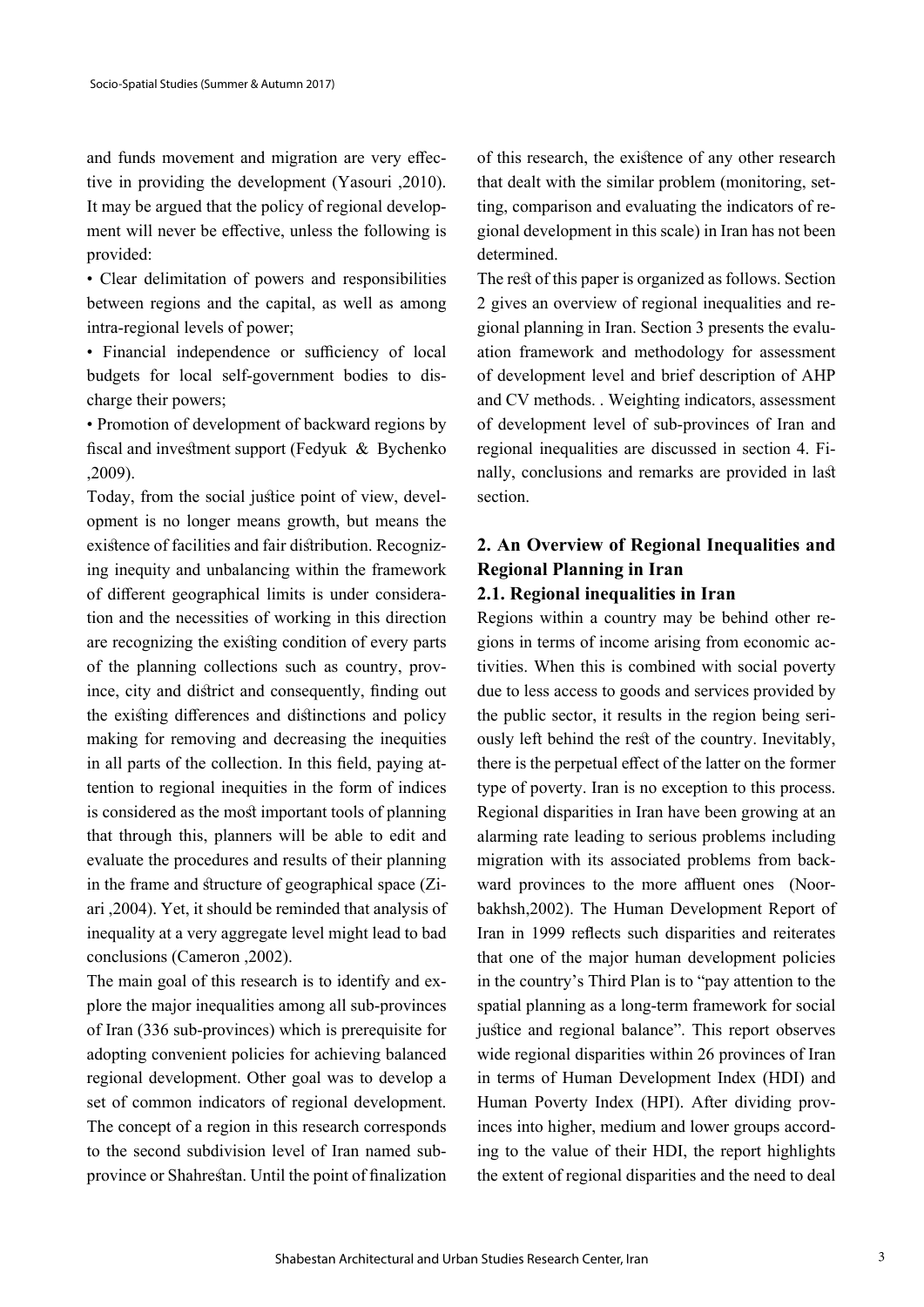with them: "The level of deprivation seen in the third group and the vast areas covered by the provinces in the second group suggest that special disparityreducing measures need to be taken". The report concludes the analysis of regional disparities in human development by stating that "An improvement in human development in the I.R. of Iran as a whole requires not only a higher rate of economic growth but also a more equitable distribution of health and education facilities" (Plan and Budget Organization of the Islamic Republic of Iran and United Nations). In justifying regional inequality in Iran, some pinpoint the lack of natural resources in various areas. It is clear that natural resources are an important factor; however, in the absence of a clear and specific policy, they cannot account entirely for a region's development status. Some other commentators attribute the regional inequalities in Iran to ethnic and cultural differences and identify a significant relationship between those and the development of the nation's regions. In response to this, it can be said that while ethnic and cultural differences are not a new issue, regional inequality in its contemporary acute form is a new phenomenon. Another approach holds that the country's regional inequalities are related to the limitations of regional markets and the market-oriented nature of Iranian industries. It is clear that such an analysis is addressing the effects rather than the causes of the problem (Afrakhteh , 2006). However, two factors are accounted as main causes of spatial inequality in Iran: (1) The centralized and sectoral nature of the political, administrative and social structure of Iran, which began in the mid-19th century with the entry of capitalism and which was institutionalized during the 1920s; and (2) The planning of the national economy according to principles of regional efficiency based on natural resources, along with the capital-oriented policy which expanded via organizational planning from 1949 onwards (Amir Ahmadi , 1986).

### **2.2. Regional Planning in Iran**

Regional planning in Iran during the first decade following the Revolution (the 1980s) was based on

reducing the development gap between different regions and creating a relative balance in regional development, special attention to the backward areas, control of urban and rural system, preparing the foundation for hierarchical distribution of services and infrastructure in the entire territory (Sheikhi , 1998).

## **2.2. Regional Planning in Iran**

Regional planning in Iran during the first decade following the Revolution (the 1980s) was based on reducing the development gap between different regions and creating a relative balance in regional development, special attention to the backward areas, control of urban and rural system, preparing the foundation for hierarchical distribution of services and infrastructure in the entire territory (Sheikhi , 1998). In the second decade after the Revolution (beginning in 1991), a new direction appeared in the regional planning including:

• Change of the direction of regional planning from national and interregional levels to intra-regional, regional and sub-regional levels.

• Increased attention to organizing plans for rural areas.

• Attention to identifying potential and capacities of regions for development (Sheikhi , 2001).

Law of the Fourth Economic, Social and Cultural Development Plan of the Islamic Republic of Iran (2005-2009) states that "In order to establish justice and social stability, to reduce social and economic disparities, to reduce the gap between income deciles and to secure fair distribution of income in the country, as well as to alleviate poverty and deprivation, enabling the poor, via allocation of effective and targeted allocation of the social security resources and payment of subsidy, government is bound to prepare and implement comprehensive plans for eradicating poverty and promoting social justice on the basis of the …" (Management and Planning Organization of Iran ,2005).

Conceptually, two approaches have been manifested in Iranian regional planning. One holds regional planning to be a kind of continuation of architec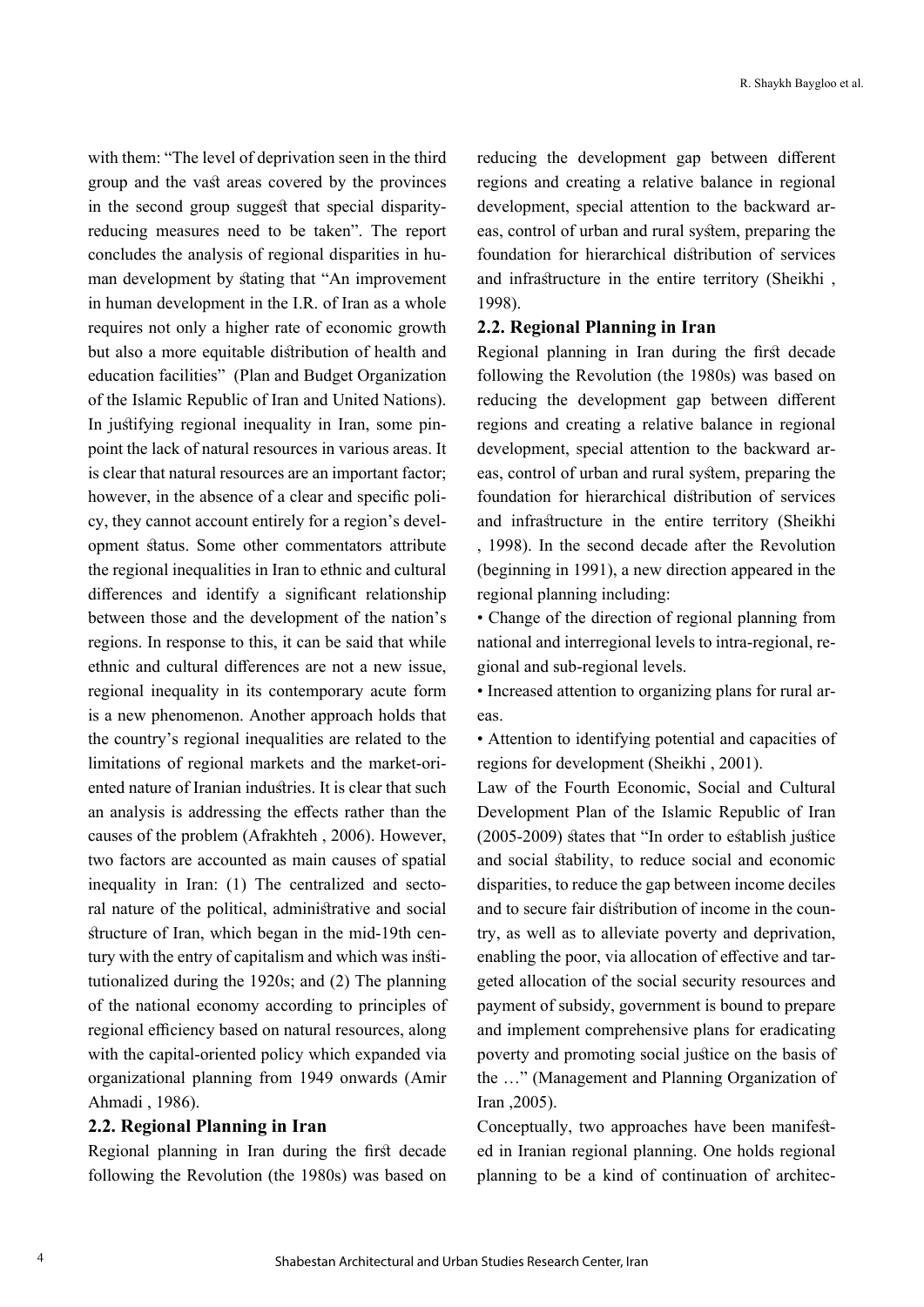ture and the other believes regional planning to be a policy for economic development or an expansion of social justice. Following these two approaches, the regional planning process has been in practice unable to identify the real needs and priorities at different regional levels and consequently their application in responding the needs of the region have been hampered. On the other hand, the weakness of traditional methods of planning and the ambiguous legal position, responsibility and manner of providing regional plans, and lack of a clear task division among the relevant departments have, in practice, resulted in inter-departmental rivalries and caused parallel movements in compiling regional plans and programs which in the end has hampered their success (Afrakhteh , 2006).

### **3. Materials and methods**

For evaluating regional development and regional inequalities in Iran, first, the aspects and attributes of regional development for which reliable data exists were identified. After establishing the set of indicators, the weights of indicators was calculated by Analytic Hierarchy Process (AHP) using Expert Choice software. Then these weights were submitted to rating scale AHP for calculating composite score of regional development and ranking sub-provinces. Analysis of Coefficient of Variation (CV) was also applied to reveal regional inequalities about different dimensions of development. The detailed descriptions of each step are elaborated in the following sub-sections.

# **3.1. Assessment of the level of Regional development**

In order to provide a scientific basis for decisionmakers, it is very necessary to comprehensively assess the status of regional development with regard to economy, resources and environment (Yu ,et al. , 2010). Assessment of the level of development of territorial units is crucial for regional planning and development policy and is a key criterion for allocation of various structural funds and national subsidies (Czira´ky , 2006). Determining the degree of development and ranking of economic areas is a problem that has been frequently studied in the past two decades. In earlier papers, economic systems of countries were considered as economic areas (Korhonen & Soismaa ,1980). Recently, regions have been considered as economic areas owing to the fact that their harmonious development is a very important prerequisite for economic stability and the progress of the country on the whole (Martic & Savic ,2001).

The human development index (HDI) as a measure of human well-being became popular with the publication of the first report on human development in 1990 by the United Nations Development Program (United Nations Development Program ,1990). Not only has the index been accepted by academics, policy makers, governments and development agencies, it has become a means of ranking countries annually. While the HDI offers a composite index that summarizes basic choices available to people, it has been criticized on many grounds. For example, it is argued that it does not capture the totality of issues that affect human wellbeing. Hence, efforts are being made to widen the scope of issues covered by the index (Sanusi , 2008). Because, society is a complex and dynamic state resulting from a number of interconnected and evolving, dynamic systems or domains (Dopfer ,1979). These systems may include the social, economic, political, environmental and spiritual, which can be represented by an integrated social-ecological and economic system. The concentration on only one of these systems to assess, measure or plan development is inadequate (Clarke & Islam ,2003).

The ranking of regions according to degree of social-economic development is often treated in the literature as the problem of the multi-criteria classification of elements of one set (Martic & Savic ,2001). Multi-criteria decision-making (MCDM) is one of the most widely used decision methodologies in the sciences, business, government and engineering worlds. MCDM methods can help to improve the quality of decisions by making the decisionmaking process more explicit, rational, and efficient. The typical MCDM problem is concerned with the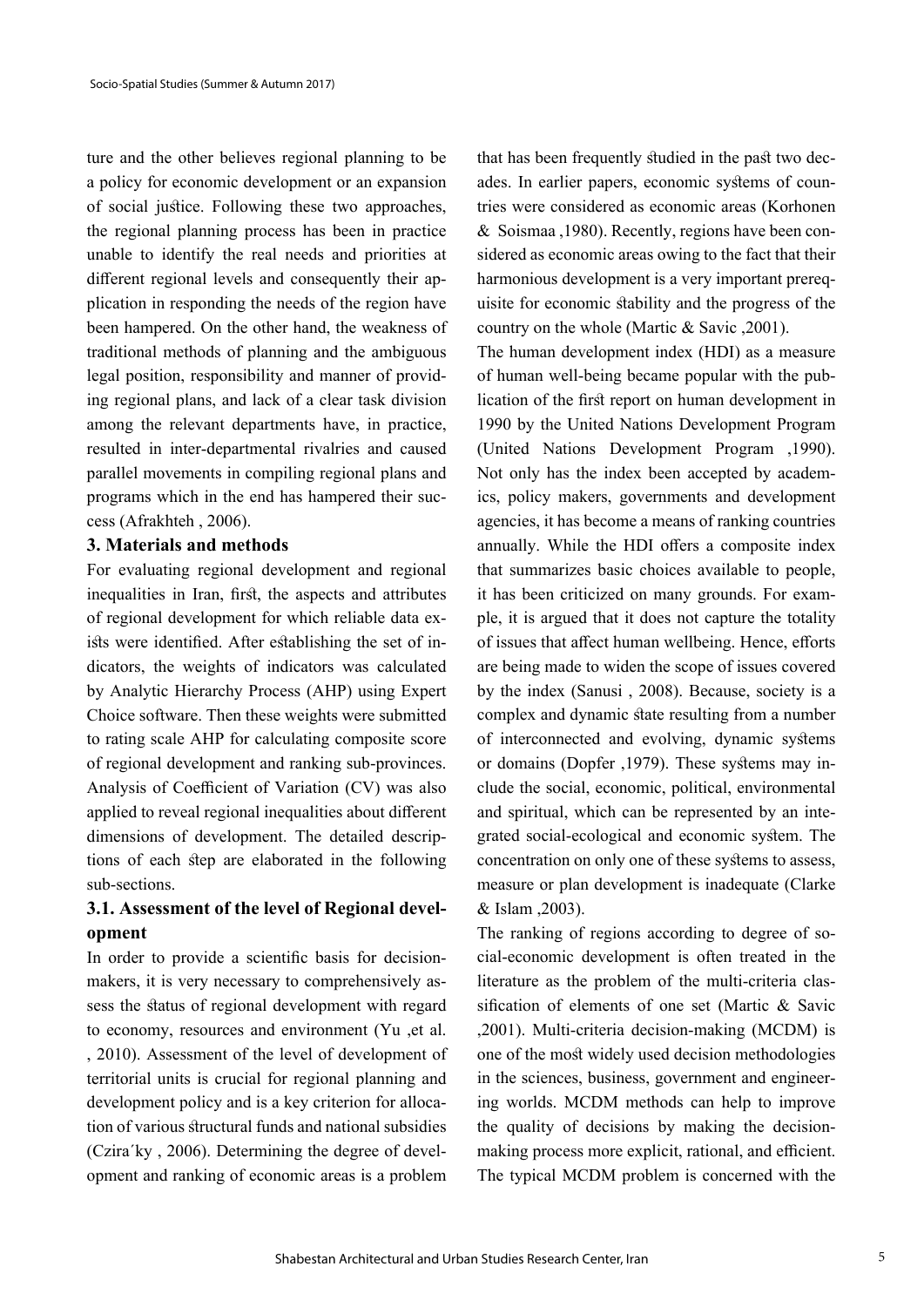task of ranking a finite number of decision alternatives, each of which is explicitly described in terms of different characteristics (also often called attributes, decision criteria, or objectives) which have to be taken into account simultaneously (Wang & Triantaphyllou , 2008). A vast number of multicriteria models and approaches are available in the literature, including among many others, some very well-established methods like multi-attribute utility theory, analytic hierarchy process, weighted sum and many more (Papadopoulosv & Karagiannidis ,2008). A prominent role in MCDM methods is played by the analytic hierarchy process (AHP) method which is based on pairwise comparisons. According to this method the decision maker compares two decision entities (pair of alternatives considered in terms of a single criterion or a pair of criteria) at a time and elicits his/her judgment with the help of a scale (Wang & Triantaphyllou , 2008). One of the most important advantages of the AHP is to be based on pairwise comparison. Besides, the AHP calculates the inconsistency index which is the ratio of the decision maker's inconsistency (Önüt , et al. 2010). The rationale for selection of AHP method for evaluating regional development in this study, beside these advantages, has been that this method is one of the more popular and widely used MCDM methods.

# **3.2. Indicators for Evaluating Development Level**

The basis for decisions by public and private institutions usually comes from information that is available to the decision maker, and it is widely accepted today that the information is mostly provided in the form of indicators. Developing, calculating and disseminating indicators and their related data is also an important step in building an information system that will allow progress towards better transparency, accountability and good governance in public affairs (Önüt , et al. 2010). The purpose of indicators is to provide a tool for guidance in sustainability policies, including monitoring of measures and their results, and communication to the public at large (Spangenberg , et al. ,2002).

The most important step in studying regional development is determining development indices or indicators. Development indices are in fact the statistical expression of existing phenomena in the region. So, different economical and social variables must be converted to indices within a specific and logical theoretical framework. Different ratios, percents, rates of growth, per capita amounts and etc. are matters that are used logically as development indices within a special theoretical framework. Indices can be used for measuring the existing condition or historical process of economical and social changes, policy making, determining the rate of progress, evaluating the exploration of undeveloped regions and measuring regional disparities in different spatial and geographical levels (Yasouri ,2010). The history of the use of socioeconomic indicators and the composite measures of development based on these indicators has shown that if such measures are not geared to policy making their effects are limited and at best they can have a limited consequence for the way we consider them (Noorbakhsh,2002).

Aspects of well-being, inequality, deprivation or polarization, are intrinsically many-dimensioned things (Atkinson , 2003). So, the conventional way of assessing development by economic indicators only has been challenged many times (Noorbakhsh,2002). Policies and investments that are directly aimed at reducing non-income dimensions of poverty may be more important in increasing the welfare of the poor than economic growth (World Bank , 2001). "If we want a particularly satisfactory measure of inequality or poverty, we cannot define it over the income space alone and have to supplement the income data by information about the social relations between people and about comparison groups...Economic data cannot be interpreted without the necessary sociological understanding... There is a long way to go still to make adequate social sense of economic measures" (Sen ,2006).

For evaluating regional development and regional inequalities in Iran, a national survey involving all sub-provinces (336 sub-provinces) was conducted to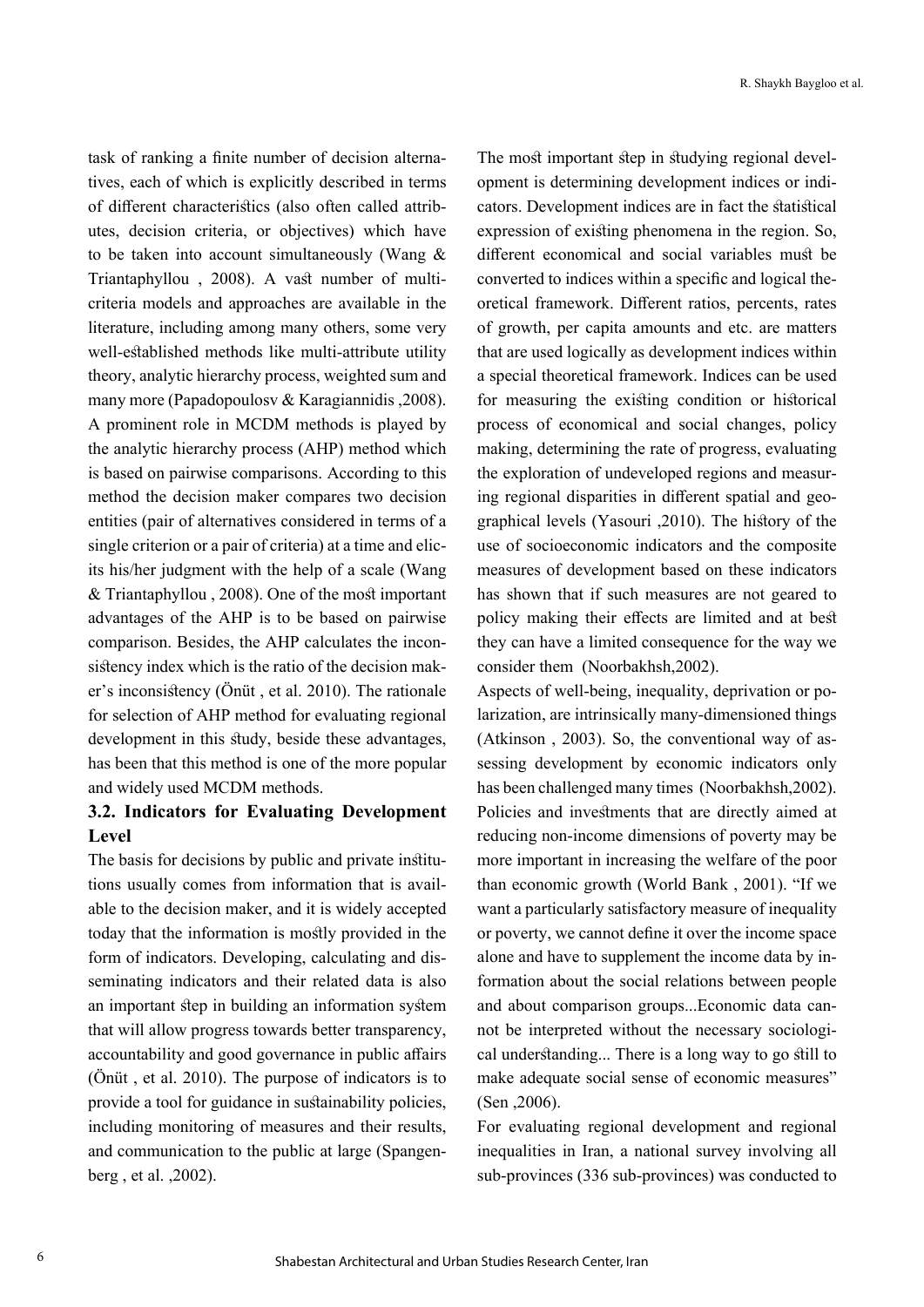obtain data. The required data was collected mainly from detailed results of the last Population and Housing Census (2006) published by Statistical Centre of Iran, and statistical yearbooks of provinces of Iran. By using the all sub-provinces of Iran as case study, it was developed a system of 54 indicators of regional development that address economic development, agriculture, education, health, housing, infrastructure, and socio-cultural attributes, the details of which can be found in Table 1.

| 3.3. Analytic Hierarchy Process (AHP) |  |  |
|---------------------------------------|--|--|
|---------------------------------------|--|--|

| Dimension       | Indicator                       | Unit          | Desired direction        |
|-----------------|---------------------------------|---------------|--------------------------|
| Agriculture     | X1. Per capita arable land      | Hectare       | $\boldsymbol{+}$         |
|                 | X2. The yield of grains culti-  | kg/hectare    | $\ddot{}$                |
|                 | vation                          |               |                          |
|                 | X3. Proportion of farmers       | $\frac{0}{0}$ | $^{+}$                   |
|                 | owning farm machinery           |               |                          |
|                 | X4. Per capita light livestock  | number        | $\boldsymbol{+}$         |
|                 | (sheep & goat)                  |               |                          |
|                 | X5. Per capita heavy livestock  | number        | $^{+}$                   |
|                 | (cow, camel & buffalo)          |               |                          |
|                 | X6. Per capita milk production  | liter         | $\overline{+}$           |
|                 | X7. Per capita honey produc-    | kg            | $+$                      |
|                 | tion                            |               |                          |
| Social-Cultural | X8. Average household popu-     | number        | $\overline{\phantom{a}}$ |
|                 | lation                          |               |                          |
|                 | X9. Proportion of inhabited     | $\frac{0}{0}$ | $+$                      |
|                 | villages                        |               |                          |
|                 | X10. Literacy                   | $\frac{0}{0}$ | $+$                      |
|                 | X11. Seating capacity of cin-   | number        | $^{+}$                   |
|                 | emas per 10,000 population      |               |                          |
|                 | X12. Number of public librar-   | number        | $+$                      |
|                 | ies per 100,000 population      |               |                          |
|                 | X13. Number of books in         | number        | $+$                      |
|                 | public libraries per 1000       |               |                          |
|                 | population                      |               |                          |
|                 | X14. Number of printing-        | number        | $+$                      |
|                 | offices per 100,000 literate    |               |                          |
|                 | population                      |               |                          |
|                 | X15. Seating capacity of theat- | number        | $^{+}$                   |
|                 | ers per 10,000 population       |               |                          |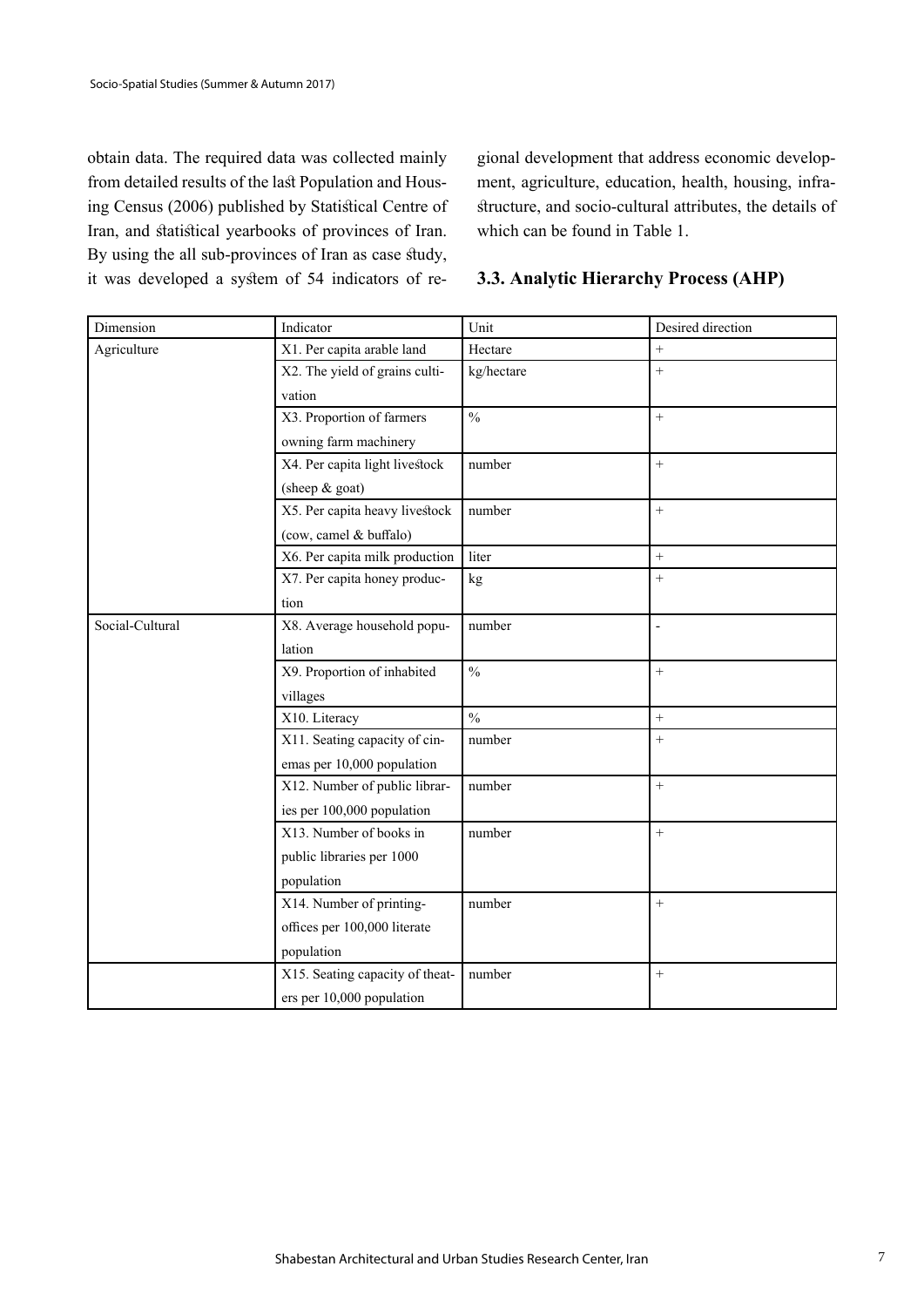| Health    | X16. Hospital beds per 10,000  | number        | $^{+}$    |
|-----------|--------------------------------|---------------|-----------|
|           | population                     |               |           |
|           | X17. Hospitals per 100,000     | number        | $^{+}$    |
|           | population                     |               |           |
|           | X18. Rural health homes per    | number        | $^{+}$    |
|           | 10,000 rural population        |               |           |
|           | X19. Number of medical diag-   | number        | $^{+}$    |
|           | nosis laboratories per 100,000 |               |           |
|           | population                     |               |           |
|           | X20. Number of pharmacies      | number        | $^{+}$    |
|           | per 100,000 population         |               |           |
|           | X21. Number of radiography     | number        | $^{+}$    |
|           | centers per 100,000 population |               |           |
|           | X22. Number of rehabilitation  | number        | $^{+}$    |
|           | centers per 100,000 population |               |           |
|           | X23. General physicians per    | number        | $\ddot{}$ |
|           | 10,000 population              |               |           |
|           | X24. Specialist physicians per | number        | $^{+}$    |
|           | 10,000 population              |               |           |
| Education | X25. Teacher/student ratio in  | none          | $\ddot{}$ |
|           | elementary schools             |               |           |
|           | X26. Number of classrooms      | number        | $^{+}$    |
|           | per 100 students of elementary |               |           |
|           | schools                        |               |           |
|           | X27. Teacher/student ratio in  | none          | $^{+}$    |
|           | middle schools                 |               |           |
|           | X28. Number of classrooms      | number        | $^{+}$    |
|           | per 100 students of middle     |               |           |
|           | schools                        |               |           |
|           | X29. Teacher/student ratio in  | none          | $^{+}$    |
|           | high schools                   |               |           |
|           | X30. Number of classrooms      | number        | $^{+}$    |
|           | per 100 students of high       |               |           |
|           | schools                        |               |           |
|           | X31. proportion of the $+20$   | $\frac{0}{0}$ | $^{+}$    |
|           | years old population studying  |               |           |
|           | at universities                |               |           |
|           | X32. proportion of the $+20$   | $\frac{0}{0}$ | $^{+}$    |
|           | years old population graduated |               |           |
|           | from universities              |               |           |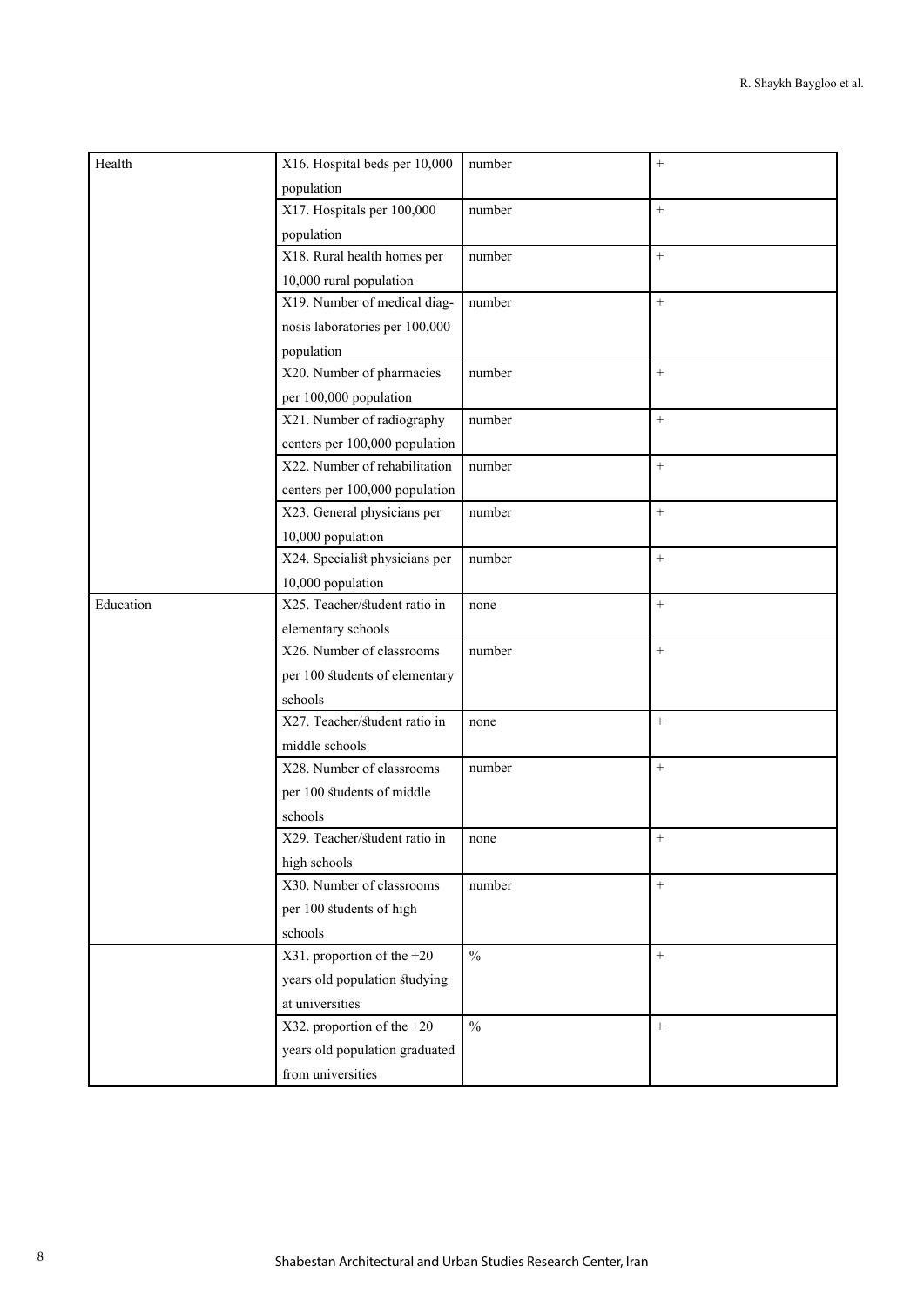| Housing        | X33. House/family ratio        | none                         | $^{+}$    |
|----------------|--------------------------------|------------------------------|-----------|
|                | X34. Proportion of houses that | $\frac{0}{0}$                | $^{+}$    |
|                | have electricity               |                              |           |
|                | X35. Proportion of houses that | $\frac{0}{0}$                | $^{+}$    |
|                | use piped drinking water       |                              |           |
|                | X36. Proportion of houses that | $\frac{0}{0}$                | $\ddot{}$ |
|                | use piped natural gas          |                              |           |
|                | X37. Proportion of houses that | $\frac{0}{0}$                | $^{+}$    |
|                | have kitchen                   |                              |           |
|                | X38. Proportion of houses that | $\frac{0}{0}$                | $+$       |
|                | have bathroom                  |                              |           |
|                | X39. Proportion of houses      | $\frac{0}{0}$                | $^{+}$    |
|                | with Metal skeleton or Rein-   |                              |           |
|                | forced concrete skeleton       |                              |           |
| Economic       | X40. Number of cooperative     | number                       | $^{+}$    |
|                | companies per 10,000 working   |                              |           |
|                | people                         |                              |           |
|                | X41. Number of industrial fac- | number                       | $^{+}$    |
|                | tories per 100,000 population  |                              |           |
|                | X42. Number of banks per       | number                       | $^{+}$    |
|                | 100,000 population             |                              |           |
|                | X43. Employment                | $\frac{0}{0}$                | $+$       |
|                | X44. Proportion of employ-     | $\frac{0}{0}$                | $^{+}$    |
|                | ment in agriculture            |                              |           |
|                | X45. Proportion of employ-     | $\frac{0}{0}$                | $^{+}$    |
|                | ment in industry               |                              |           |
|                | X46. Per capita bank deposits  | 1,000,000 Rials(The currency | $\ddot{}$ |
|                |                                | of Iran)                     |           |
| Infrastructure | X47. Number of gas stations    | number                       | $+$       |
|                | per 100,000 population         |                              |           |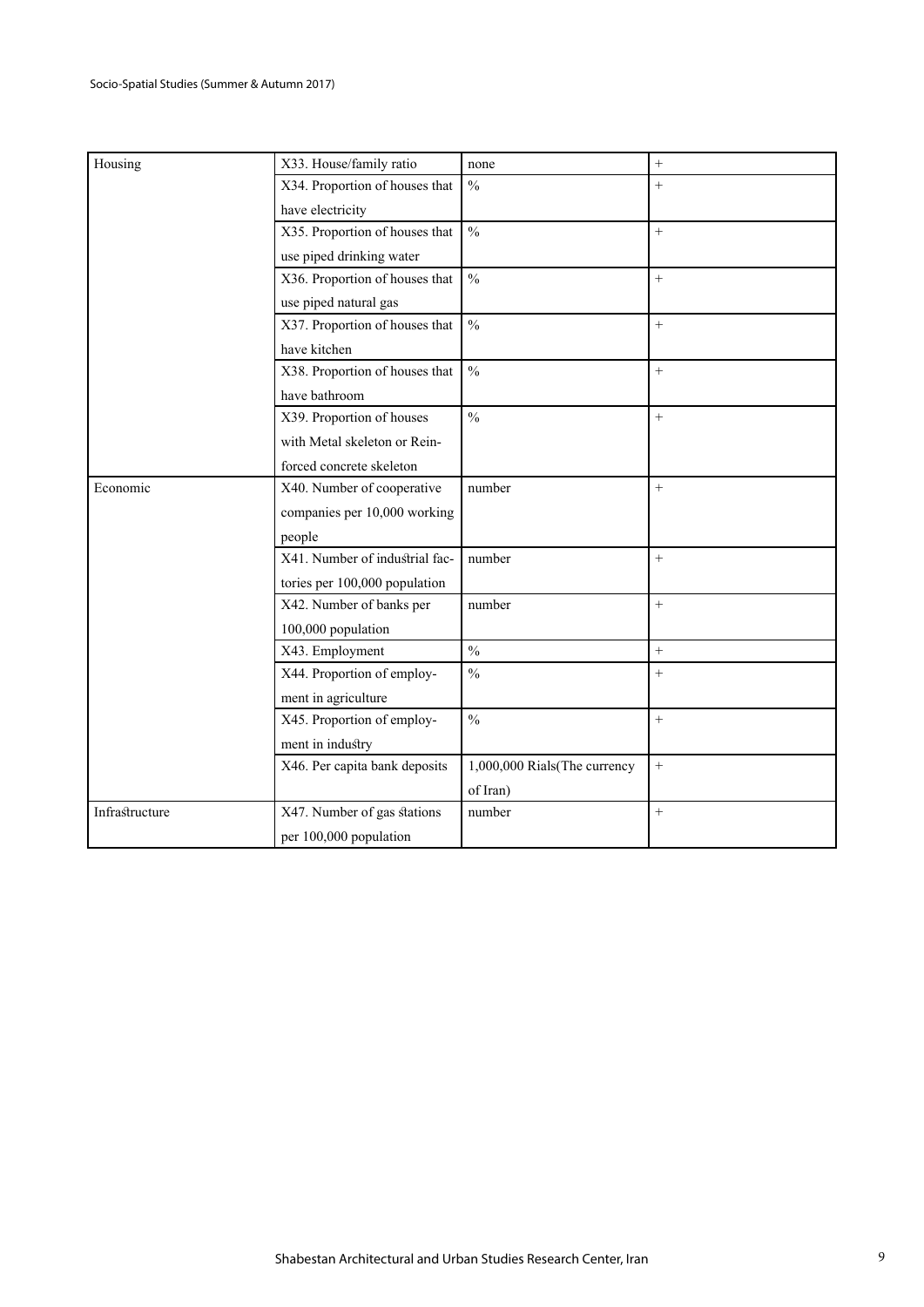| X48. Proportion of villages    | $\frac{0}{0}$ | $^{+}$ |
|--------------------------------|---------------|--------|
| that have electricity          |               |        |
| X49. Length of highways per    | km            | $^{+}$ |
| 1000 km2 area                  |               |        |
| X50. Length of rural asphalted | km            | $^{+}$ |
| roads per 1000 km2 area        |               |        |
| X51. Number of rural post      | number        | $^{+}$ |
| offices per 10,000 rural popu- |               |        |
| lation                         |               |        |
| X52. Diffusion rate of tel-    | $\frac{0}{0}$ | $^{+}$ |
| ephone                         |               |        |
| X53. Diffusion rate of mobile  | $\frac{0}{0}$ | $^{+}$ |
| phone                          |               |        |
| X54. Proportion of villages    | $\frac{0}{0}$ | $^{+}$ |
| that have telephone communi-   |               |        |
| cations                        |               |        |

Table 1. Indicator system constructed to evaluate regional development of sub-provinces of Iran

The Analytic Hierarchy Process is a systematic method widely used for decision problems with many criteria and alternatives first developed by Saaty (Saaty ,1980). It is a tool used for solving complex decision problems that may have correlations among decision criteria based on three principles: decomposition, comparative judgments and synthesis of priorities. The AHP divides the decision problem into three main steps: (1) Problem structuring, (2) Assessment of local priorities, and (3) Calculation of global priorities. First, the problem is structured hierarchically, i.e. the decision maker constructs the hierarchies of factors for solving the decision problem. The overall goal is represented by the upper level of the hierarchy; one or more intermediate levels correspond to the hierarchy of the decision criteria, while the lower level consists of all considered alternatives (Chamodrakas ,et al. , 2010).

Decomposition of decisional process into a hierarchy of criteria, sub-criteria, and alternatives is done using

| Importance intensity | Definition                                 |
|----------------------|--------------------------------------------|
|                      | Equal importance                           |
|                      | Moderate importance of one over another    |
|                      | Strong importance of one over another      |
|                      | Very strong importance of one over another |
|                      | Extreme importance of one over another     |
| 2, 4, 6, 8           | Intermediate values                        |
| Reciprocals          | Reciprocals for inverse comparison         |

Table 2. The 1-9 scales for pairwise comparisons in the AHP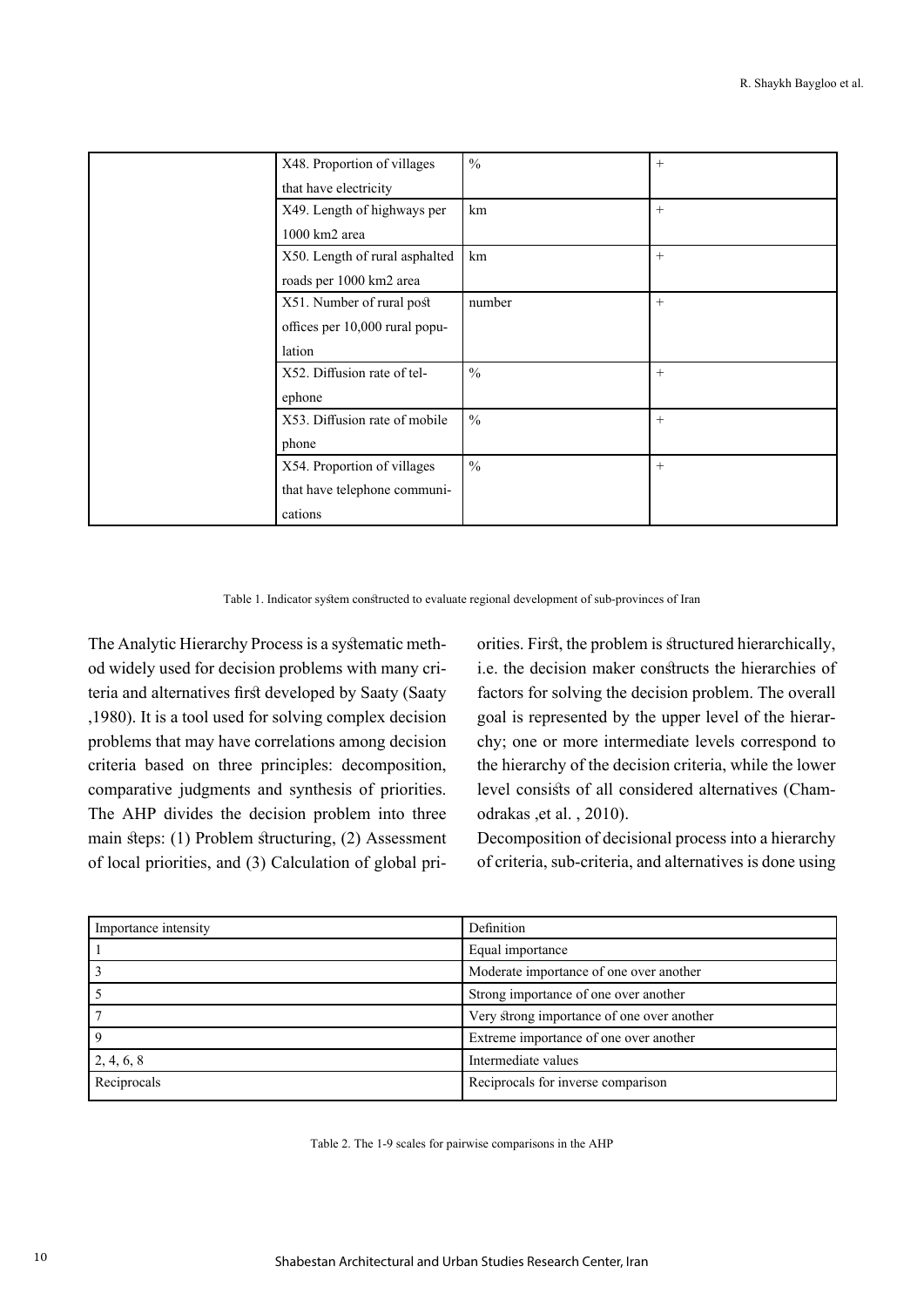a set of weights that reflect the relative importance of alternatives (Berrittella, et al. ,2008). In fact, this method systematizes the problem by employing the subsystem perspective endowed in the system (Tsaur ,et al., 2002).

The AHP method provides a structured framework for setting priorities on each level of the hierarchy using pairwise comparisons that are quantified using 1–9 scales in Table 2. The pairwise comparisons between the decision criteria can be conducted by asking the decision maker (DM) or expert questions such as which criterion is more important with regards to the decision goal and by what scale (1–9). The answers to these questions form an  $m \times m$  pairwise comparison matrix which is defined as follows:

$$
A = (a_j)_{m \times m} = \begin{bmatrix} a_1 & a_2 & \dots & a_{1m} \\ a_2 & a_3 & \dots & a_{2m} \\ \vdots & \vdots & \dots & \vdots \\ a_{m1} & a_{m2} & \dots & a_m \end{bmatrix}
$$

where represents a quantified judgment on with for  $i,j = 1, 2, \ldots, m$ . If the pairwise comparison matrix satisfies for any i,j, $k = 1, 2, \ldots, m$ , then A is said to be perfectly consistent; otherwise it is said to be inconsistent. From the pairwise comparison matrix A, the weight vector W can be determined by solving Eq. (1):

$$
(1) \n\mathcal{H} = \lambda_{\max} W
$$

 where is the maximum eigenvalue of A. Such a method for determining the weight vector of a pairwise comparison matrix is referred to as the principal right eigenvector method (Saaty ,1980). Since the DM may be unable to provide perfectly consistent pairwise comparisons, it is demanded that the pairwise comparison matrix A should have an acceptable inconsistency ratio (I.R.) which can be calculated by Eq. (2):

$$
I.R. = \frac{(\lambda_{\text{max}} - n)/(n-1)}{R.I.I.}
$$

where R.I.I. is a random inconsistency index, whose value varies with the order of pairwise comparison matrix. If I.R.  $\leq$  0.1, the pairwise comparison matrix is thought to have an acceptable consistency; otherwise, it need to be revised.

The traditional analytic hierarchy process (AHP) method can only compare a very limited number of decision alternatives, which is usually not more than 15. When there are hundreds or thousands of alternatives to be compared, the pairwise comparison manner provided by the traditional AHP is obviously infeasible (Wang, et al., 2008). This limitation can be removed by the rating scale AHP in which a rating scale is assigned to each sub-criterion related to every alternative. Thus, the comparison matrices are constructed through pairwise comparisons among the rating levels for each sub-criterion. The use of a rating scale instead of direct comparisons among the alternatives was introduced by Liberatore and can be found in various studies (Lee,et al., 2005). The major advantage of Liberatore's rating scale method is that it overcomes the explosion in the number of pairwise comparisons when the number of alternatives and/or the number of sub-criteria is large (Chamodrakas ,et al. , 2010).

## **3.4. Coefficient of variation (CV)**

The coefficient of variation (CV) is one of the most widely used measures of regional inequality in the literature. The CV is a measure of dispersion around the mean (Shankar & Shah ,2003). This method is used for measuring how much an index has been distributed unequally between regions. The coefficient of variation is calculated by Eq. (3):



 Where is the amount of one indicator in the region i, is the mean of , and represents the number of regions.

The coefficient of variation has been used for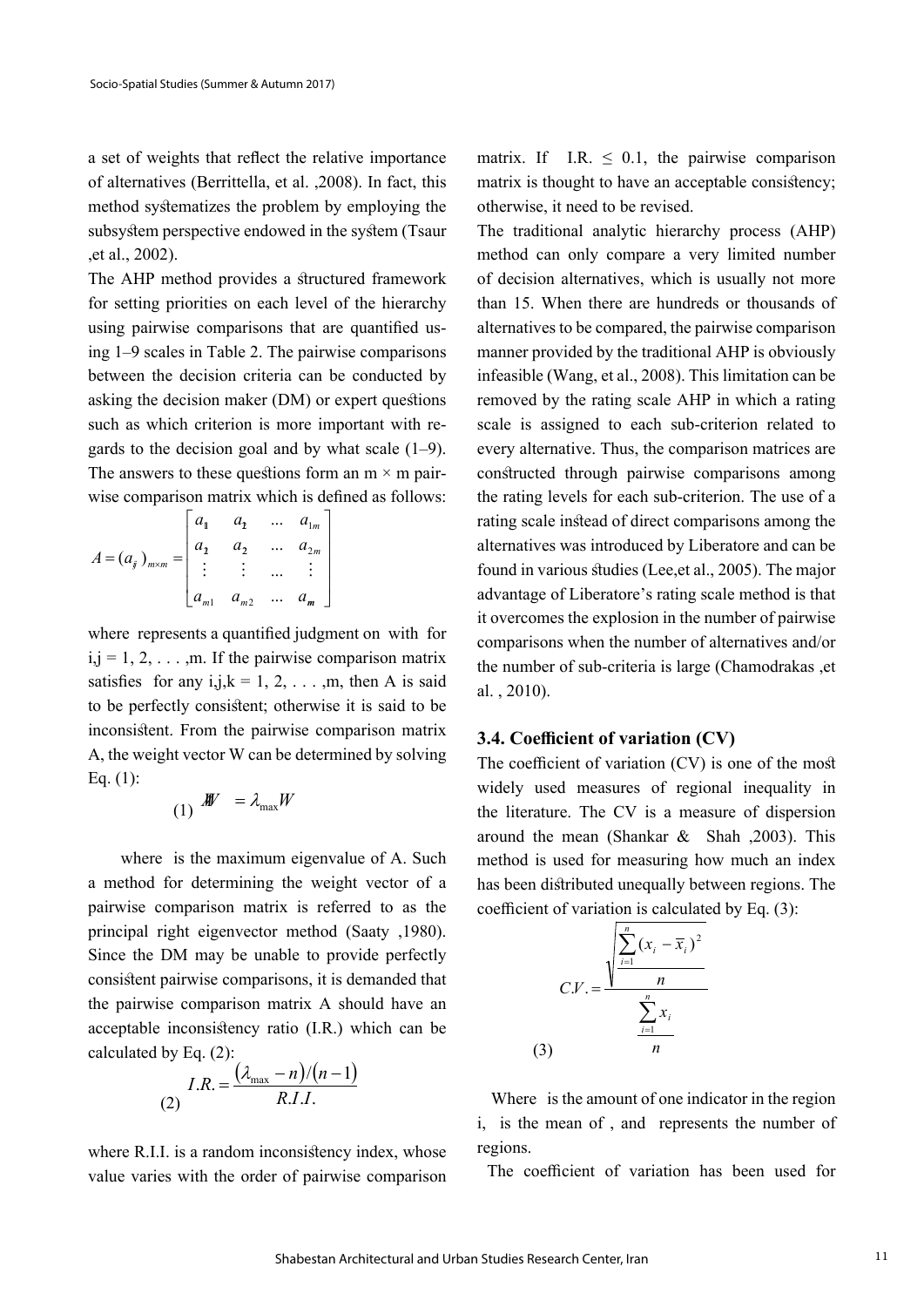examining the procedure of existing disparities in development indexes between regions in large level, which the high amount of CV, indicates more disparity in distributing the index (Memar Zadeh ,1995).

### **4. Results and discussion**

This study applied AHP method for evaluating development level of sub-provinces of Iran. First, the hierarchy frame for 54 development indicators was established (Figure 1), where the preliminary classification of indicators consists of seven dimensions involving economic development,



Figure 1. Hierarchy structure of evaluating regional development in Iran

| Dimension   | Indicator      | Relative | Final weight |  |
|-------------|----------------|----------|--------------|--|
|             |                | weight   |              |  |
| Agriculture | X1             | 0.181    | 0.008        |  |
| 0.044       | X <sub>2</sub> | 0.280    | 0.012        |  |
|             | X3             | 0.083    | 0.004        |  |
|             | X4             | 0.122    | 0.005        |  |
|             | X5             | 0.280    | 0.012        |  |
|             | Х6             | 0.034    | 0.001        |  |
|             | X7             | 0.020    | 0.001        |  |
| Socio-Cul-  | X <sup>8</sup> | 0.023    | 0.001        |  |
| tural       | X9             | 0.231    | 0.013        |  |
| 0.056       | X10            | 0.406    | 0.023        |  |
|             | X11            | 0.048    | 0.003        |  |
|             | X12            | 0.118    | 0.007        |  |
|             | X13            | 0.048    | 0.003        |  |
|             | X14            | 0.078    | 0.004        |  |
|             | X15            | 0.048    | 0.003        |  |

| Health    | X16 | 0.057 | 0.016 |
|-----------|-----|-------|-------|
| 0.272     | X17 | 0.216 | 0.059 |
|           | X18 | 0.216 | 0.059 |
|           | X19 | 0.092 | 0.025 |
|           | X20 | 0.057 | 0.016 |
|           | X21 | 0.027 | 0.007 |
|           | X22 | 0.027 | 0.007 |
|           | X23 | 0.092 | 0.025 |
|           | X24 | 0.216 | 0.059 |
| Education | X25 | 0.106 | 0.015 |
| 0.142     | X26 | 0.106 | 0.015 |
|           | X27 | 0.041 | 0.006 |
|           | X28 | 0.041 | 0.006 |
|           | X29 | 0.041 | 0.006 |
|           | X30 | 0.041 | 0.006 |
|           | X31 | 0.222 | 0.032 |
|           | X32 | 0.402 | 0.057 |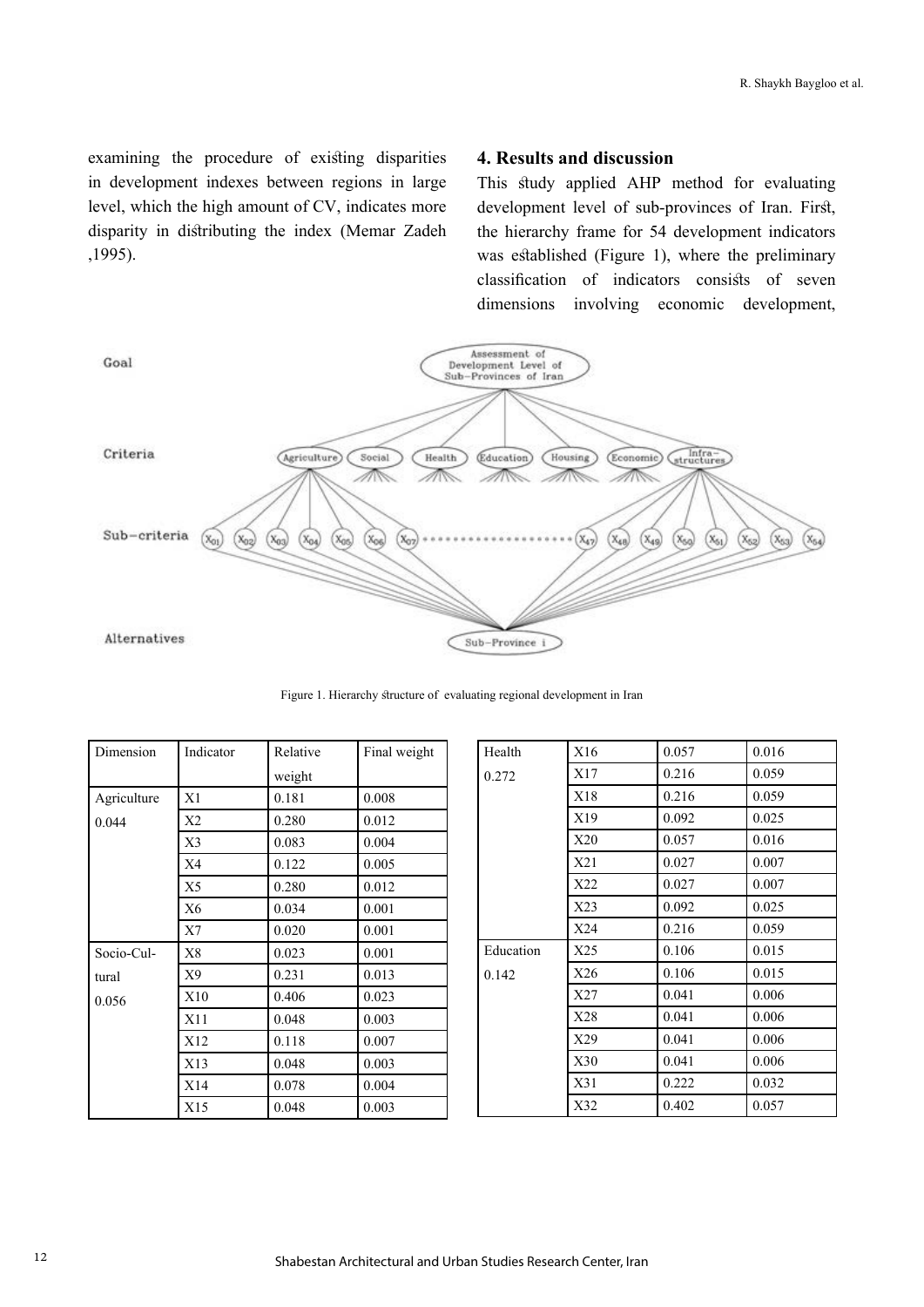| Housing        | X33 | 0.027 | 0.006 |
|----------------|-----|-------|-------|
| 0.217          | X34 | 0.252 | 0.055 |
|                | X35 | 0.252 | 0.055 |
|                | X36 | 0.113 | 0.025 |
|                | X37 | 0.052 | 0.011 |
|                | X38 | 0.052 | 0.011 |
|                | X39 | 0.252 | 0.055 |
| Economic       | X40 | 0.060 | 0.008 |
| 0.130          | X41 | 0.131 | 0.017 |
|                | X42 | 0.021 | 0.003 |
|                | X43 | 0.320 | 0.042 |
|                | X44 | 0.204 | 0.027 |
|                | X45 | 0.204 | 0.027 |
|                | X46 | 0.060 | 0.008 |
| Infrastructure | X47 | 0.026 | 0.004 |
| 0.139          | X48 | 0.175 | 0.024 |
|                | X49 | 0.263 | 0.037 |
|                | X50 | 0.263 | 0.037 |
|                | X51 | 0.026 | 0.004 |
|                | X52 | 0.078 | 0.011 |
|                | X53 | 0.053 | 0.007 |
|                | X54 | 0.116 | 0.016 |
|                |     |       |       |
| Sum            |     |       | 1.000 |

#### Table 3. Weights of indicators in AHP method

agriculture, education, health, housing, infrastructure, and socio-cultural attributes. Pair-wise comparisons of were carried out in order to determine the importance (weights) of different dimensions of development and respective indicators. The relative and final weights of indicators were estimated using the AHP model whose results are presented in Table 3. Because of aforementioned limitation of traditional AHP for comparison of large number of alternatives,

weighting results was submitted to rating scale AHP to calculate the composite score of development of each sub-province. In this stage, each indicator (subcriterion) was normalized through scaling. This is important because, first, the indicators do not have the same units of measurements and second, to allow for comparison. So, different scales and units among various indicators were transformed into common measurable units by Eq. (4) and Eq. (5) for positive and negative indicators respectively.

$$
r_{j} = \frac{x_{j} - \min(x_{j})}{\max(x_{j}) - \min(x_{j})}
$$

$$
r_{j} = \frac{\max(x_{j}) - x_{j}}{\max(x_{j}) - \min(x_{j})}
$$
(5)

Then, normalized appraisal matrix was constructed. In this matrix, minimum and maximum values for every indicator are 0 and 1 respectively. Based on normalized values of indicators, it was defined 5 rating levels. The comparison matrices were constructed through pairwise comparisons among the rating levels for each sub-criterion. The weight of rating levels can be seen in Table 4.

| Rating Level  | Weight |
|---------------|--------|
| $0.00 - 0.19$ | 0.033  |
| $0.20 - 0.39$ | 0.063  |
| $0.40 - 0.59$ | 0.129  |
| $0.60 - 0.79$ | 0.261  |
| $0.80 - 1.00$ | 0.513  |

Table 4. The weights of rating levels Maximum inconsistency ratio in all comparisons was 0.05 which is acceptable value. The rating scale was assigned to each sub-criterion related to every

| Sub-province | Score | ਜ਼੍ਰੱ<br>≃ | Sub-prov-<br><sub>1</sub> nce | Score | $\vec{a}$<br>≃ | Sub-prov-<br><sub>1</sub> nce | Score | Ť<br>≃ | Sub-prov-<br><sub>1</sub> nce | Score         | Rank |
|--------------|-------|------------|-------------------------------|-------|----------------|-------------------------------|-------|--------|-------------------------------|---------------|------|
| Shemiranat   | 0.511 |            | Azarshahr                     | 0.329 | 85             | Takab                         | 0.295 | 169    | Sirian                        | $0.266$   253 |      |
| Tehran       | 0.457 |            | Ferdows                       | 0.329 | 86             | Kashmar                       | 0.295 | 170    | Kaleibar                      | 0.265         | 1254 |
| Ramsar       | 0.453 |            | Hendijan                      | 0.329 | 87             | Esfarayen                     | 0.295 | 171    | Andimeshk                     | 0.265         | 255  |
| Gorgan       | 0.427 | 4          | Zanjan                        | 0.328 | 88             | Gonabad                       | 0.294 | 172    | Ramshir                       | 0.265         | 256  |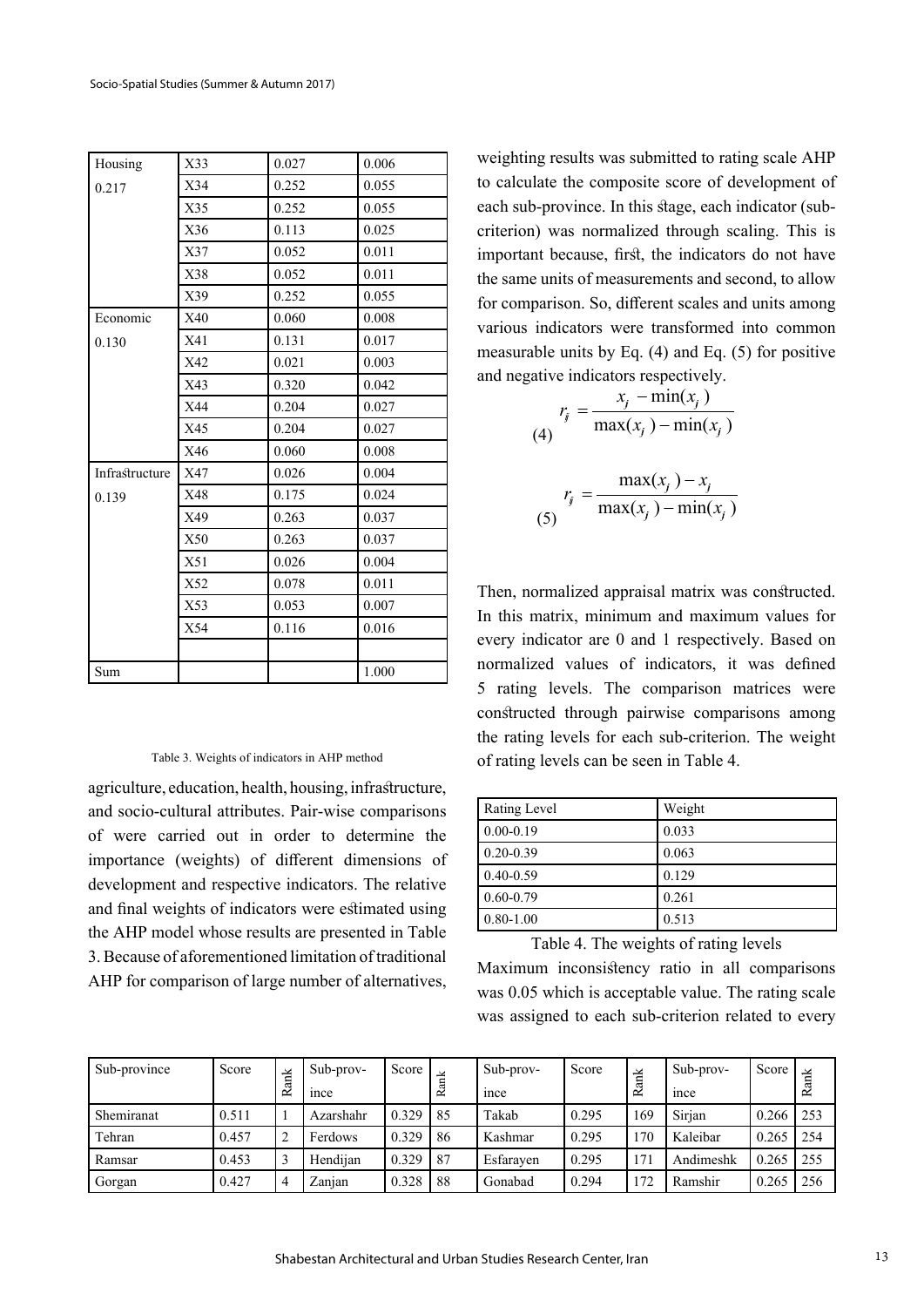| Sari           | 0.422 | 5                | Boyerah-   | 0.328 | 89  | Aq Qala      | 0.294 | 173 | Sumaehsara        | 0.265 | 257 |
|----------------|-------|------------------|------------|-------|-----|--------------|-------|-----|-------------------|-------|-----|
|                |       |                  | mad        |       |     |              |       |     |                   |       |     |
| Karaj          | 0.407 | 6                | Jam        | 0.327 | 90  | Khoy         | 0.293 | 174 | Mohr              | 0.264 | 258 |
| Esfahan        | 0.396 | $\boldsymbol{7}$ | Behshahr   | 0.327 | 91  | Dashtestan   | 0.293 | 175 | Mamasani          | 0.264 | 259 |
| Golpayegan     | 0.396 | 8                | Noshahr    | 0.327 | 92  | Ilam         | 0.292 | 176 | Meshkin-<br>shahr | 0.263 | 260 |
| Tabriz         | 0.392 | 9                | Saveh      | 0.327 | 93  | Sonqor       | 0.292 | 177 | Namin             | 0.262 | 261 |
| Ardestan       | 0.391 | 10               | Ardakan    | 0.327 | 94  | Fariman      | 0.291 | 178 | Torbat-e-         | 0.262 | 262 |
|                |       |                  |            |       |     |              |       |     | Heydariyeh        |       |     |
| Qaemshahr      | 0.390 | 11               | Haris      | 0.325 | 95  | Ramhormoz    | 0.291 | 179 | Kalat             | 0.261 | 263 |
| Mahmoudabad    | 0.387 | 12               | Tiran &    | 0.325 | 96  | Oshnaviyeh   | 0.290 | 180 | Baneh             | 0.261 | 264 |
|                |       |                  | Karvan     |       |     |              |       |     |                   |       |     |
| Eslamshahr     | 0.385 | 13               | Abhar      | 0.322 | 97  | Fereydun-    | 0.290 | 181 | Qirokarzin        | 0.260 | 265 |
|                |       |                  |            |       |     | shahr        |       |     |                   |       |     |
| Kashan         | 0.383 | 14               | Lahijan    | 0.322 | 98  | Dayyer       | 0.290 | 182 | Rudan             | 0.260 | 266 |
| Damghan        | 0.382 | 15               | Arak       | 0.322 | 99  | Khorram-     | 0.290 | 183 | Piranshahr        | 0.259 | 267 |
|                |       |                  |            |       |     |              |       |     |                   |       |     |
|                |       |                  | Borkhar &  | 0.321 | 100 | shahr        | 0.290 | 184 |                   | 0.259 | 268 |
| Bijar          | 0.381 | 16               | Meymeh     |       |     | Estahban     |       |     | Dehloran          |       |     |
| Rey            | 0.377 | 17               | Abyek      | 0.321 | 101 | Garmi        | 0.289 | 185 | Qeshm             | 0.259 | 269 |
| Damavand       | 0.376 | 18               | Sahneh     | 0.321 | 102 | Rasht        | 0.289 | 186 | Minab             | 0.258 | 270 |
| Taft           | 0.376 | 19               | Babol      | 0.319 | 103 | Bandar       | 0.289 | 187 | Farashband        | 0.257 | 271 |
|                |       |                  |            |       |     | Lengeh       |       |     |                   |       |     |
| <b>Bushehr</b> | 0.374 | 20               | Orumiyeh   | 0.318 | 104 | Torbat-e-    | 0.288 | 188 | Dalahu            | 0.257 | 272 |
|                |       |                  |            |       |     | Jam          |       |     |                   |       |     |
| Pakdasht       | 0.373 | 21               | Langrud    | 0.318 | 105 | Shirvan      | 0.287 | 189 | Dezful            | 0.256 | 273 |
| Ashtian        | 0.373 | 22               | Borujerd   | 0.318 | 106 | Rafsanjan    | 0.287 | 190 | Fasa              | 0.256 | 274 |
| Falavarjan     | 0.372 | 23               | Semirom-e- | 0.317 | 107 | Nahavand     | 0.286 | 191 | Khalil Abad       | 0.255 | 275 |
|                |       |                  | Sofia      |       |     |              |       |     |                   |       |     |
| Aran & Bidgol  | 0.367 | 24               | Behbahan   | 0.316 | 108 | Quchan       | 0.285 | 192 | Maneh and         | 0.255 | 276 |
|                |       |                  |            |       |     |              |       |     | Samalqan          |       |     |
| Sadugh         | 0.367 | 25               | Arsanjan   | 0.316 | 109 | Qorveh       | 0.285 | 193 | Shahr-e-          | 0.255 | 277 |
|                |       |                  |            |       |     |              |       |     | Babak             |       |     |
| Ardebil        | 0.365 | 26               | Bandar     | 0.316 | 110 | Khorrama-    | 0.285 | 194 | Khamir            | 0.255 | 278 |
|                |       |                  | Abbas      |       |     | bad          |       |     |                   |       |     |
| Yazd           | 0.365 | 27               | Neka       | 0.315 | 111 | Bandar-e-    | 0.284 | 195 | Ivan              | 0.252 | 279 |
|                |       |                  |            |       |     | Mahshahr     |       |     |                   |       |     |
| Juybar         | 0.364 | 28               | Khomein    | 0.315 | 112 | Dasht-e-     | 0.284 | 196 | Zarrindasht       | 0.252 | 280 |
|                |       |                  |            |       |     | Azadegan     |       |     |                   |       |     |
| Qazvin         | 0.363 | 29               | Tabas      | 0.314 | 113 | Shush        | 0.284 | 197 | Poldokhtar        | 0.252 | 281 |
| Chalus         | 0.363 | 30               | Najafabad  | 0.312 | 114 | Astane-ye-   | 0.284 | 198 | Shadegan          | 0.251 | 282 |
|                |       |                  |            |       |     | Ashrafiyeh   |       |     |                   |       |     |
| Savadkuh       | 0.363 | 31               | Khorram-   | 0.312 | 115 | Sar-e-pol-e- | 0.283 | 199 | Zarand            | 0.251 | 283 |
|                |       |                  | darreh     |       |     | Zahab        |       |     |                   |       |     |
| Nir            | 0.362 | 32               | Pasargad   | 0.312 | 116 | Sabzevar     | 0.282 | 200 | Kalaleh           | 0.251 | 284 |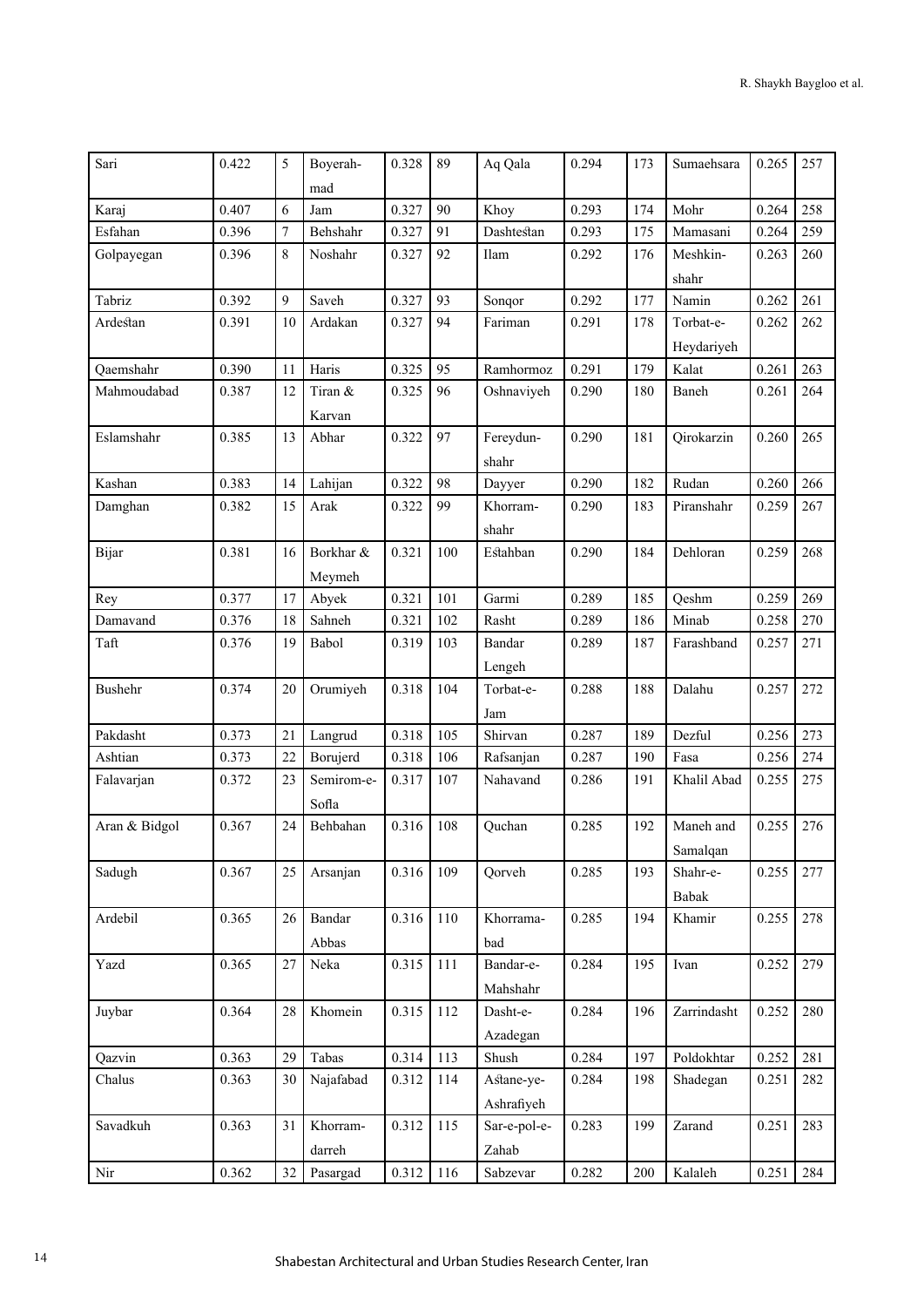| Bafgh          | 0.362 | 33 | Gachsaran  | 0.312 | 117 | Abadan        | 0.282 | 201 | Kuhdasht   | 0.251 | 285 |
|----------------|-------|----|------------|-------|-----|---------------|-------|-----|------------|-------|-----|
| Semnan         | 0.361 | 34 | Khalkhal   | 0.311 | 118 | Shazand       | 0.282 | 202 | Sarakhs    | 0.250 | 286 |
| Khomeinishahr  | 0.360 | 35 | Shahrud    | 0.311 | 119 | Charoimaq     | 0.281 | 203 | Fuman      | 0.250 | 287 |
| Shabestar      | 0.359 | 36 | Kerman-    | 0.311 | 120 | Maku          | 0.281 | 204 | Harsin     | 0.249 | 288 |
|                |       |    | shah       |       |     |               |       |     |            |       |     |
| Natanz         | 0.359 | 37 | Malekan    | 0.310 | 121 | Kohbonan      | 0.281 | 205 | Siahkal    | 0.249 | 289 |
| Shahriar       | 0.359 | 38 | Farsan     | 0.310 | 122 | Komeijan      | 0.281 | 206 | Lordegan   | 0.248 | 290 |
| Delijan        | 0.359 | 39 | Astara     | 0.310 | 123 | Chadegan      | 0.280 | 207 | Shaft      | 0.246 | 291 |
| Garmsar        | 0.358 | 40 | Bojnurd    | 0.309 | 124 | Kabudara-     | 0.280 | 208 | Aligudarz  | 0.246 | 292 |
|                |       |    |            |       |     | hang          |       |     |            |       |     |
| Amol           | 0.357 | 41 | Kordkuy    | 0.308 | 125 | Bavanat       | 0.279 | 209 | Zabol      | 0.243 | 293 |
| Osku           | 0.353 | 42 | Abarkuh    | 0.308 | 126 | Varzaqan      | 0.278 | 210 | Bam        | 0.242 | 294 |
| Miyaneh        | 0.353 | 43 | Khatam     | 0.308 | 127 | Mah-Velat     | 0.278 | 211 | Gilan-e-   | 0.242 | 295 |
|                |       |    |            |       |     |               |       |     | Gharb      |       |     |
| Naeen          | 0.353 | 44 | Khorrambid | 0.307 | 128 | Neyshabur     | 0.278 | 212 | Kohgiluyeh | 0.242 | 296 |
| Kowsar         | 0.352 | 45 | Gavbandi   | 0.307 | 129 | Marivan       | 0.278 | 213 | Chaldoran  | 0.241 | 297 |
| Alborz         | 0.351 | 46 | Bahar      | 0.307 | 130 | Zarandiyeh    | 0.278 | 214 | Masal      | 0.241 | 298 |
| Deylam         | 0.349 | 47 | Ahvaz      | 0.306 | 131 | Asadabad      | 0.278 | 215 | Dena       | 0.240 | 299 |
| Ajabshir       | 0.348 | 48 | Minudasht  | 0.306 | 132 | Salmas        | 0.277 | 216 | Bilehsavar | 0.237 | 300 |
| Khansar        | 0.348 | 49 | Tuyserkan  | 0.306 | 133 | Javanrud      | 0.277 | 217 | Sardasht   | 0.236 | 301 |
| Abumusa        | 0.348 | 50 | Boyinzahra | 0.305 | 134 | Semirom       | 0.276 | 218 | Hajiabad   | 0.234 | 302 |
| Hashtrud       | 0.347 | 51 | Takestan   | 0.305 | 135 | Bardeskan     | 0.276 | 219 | Mehran     | 0.233 | 303 |
| Lenjan         | 0.347 | 52 | Azadshahr  | 0.305 | 136 | Chenaran      | 0.276 | 220 | Kuhrang    | 0.232 | 304 |
| Meybod         | 0.347 | 53 | Omidiyeh   | 0.304 | 137 | Selseleh      | 0.276 | 221 | Sarayan    | 0.232 | 305 |
| Mobarakeh      | 0.346 | 54 | Firuzabad  | 0.304 | 138 | Darrehshahr   | 0.275 | 222 | Zahak      | 0.228 | 306 |
| Jolfa          | 0.345 | 55 | Qasr-e-    | 0.304 | 139 | Khonj         | 0.275 | 223 | Darab      | 0.228 | 307 |
|                |       |    | Shirin     |       |     |               |       |     |            |       |     |
| Firuzkuh       | 0.345 | 56 | Kangavar   | 0.304 | 140 | Larestan      | 0.275 | 224 | Baghmalek  | 0.222 | 308 |
| Shahr-e-Kord   | 0.345 | 57 | Mahneshan  | 0.303 | 141 | Kamyaran      | 0.275 | 225 | Darmiyan   | 0.214 | 309 |
| Bonab          | 0.344 | 58 | Faridan    | 0.302 | 142 | Abdanan       | 0.274 | 226 | Izeh       | 0.213 | 310 |
| Shiraz         | 0.344 | 59 | Genaveh    | 0.302 | 143 | Tangestan     | 0.273 | 227 | Jiroft     | 0.212 | 311 |
| Mehriz         | 0.344 | 60 | Kerman     | 0.302 | 144 | Dashti        | 0.273 | 228 | Delfan     | 0.211 | 312 |
| Bandar Anzali  | 0.343 | 61 | Rudsar     | 0.302 | 145 | Kangan        | 0.273 | 229 | Masjed     | 0.205 | 313 |
|                |       |    |            |       |     |               |       |     | Soleyman   |       |     |
| Babolsar       | 0.343 | 62 | Razan      | 0.302 | 146 | Jajarm        | 0.273 | 230 | Manujan    | 0.199 | 314 |
| Borujen        | 0.342 | 63 | Ahar       | 0.300 | 147 | Divandarreh   | 0.273 | 231 | Bahmaee    | 0.199 | 315 |
| Shahreza       | 0.341 | 64 | Parsabad   | 0.300 | 148 | Mahabad       | 0.272 | 232 | Rezvan-    | 0.194 | 316 |
|                |       |    |            |       |     |               |       |     | shahr      |       |     |
| Tonkabon       | 0.341 | 65 | Tarom      | 0.300 | 149 | Qayenat       | 0.272 | 233 | Zahedan    | 0.193 | 317 |
| Gonbad-e-Kavus | 0.340 | 66 | Abadeh     | 0.300 | 150 | Ijerud        | 0.272 | 234 | Rudbar-e-  | 0.193 | 318 |
|                |       |    |            |       |     |               |       |     | Jonub      |       |     |
| Qom            | 0.339 | 67 | Kazerun    | 0.300 | 151 | Eslamabad-    | 0.272 | 235 | Baft       | 0.191 | 319 |
|                |       |    |            |       |     | e-Gharb       |       |     |            |       |     |
| Maragheh       | 0.338 | 68 | Miandoab   | 0.299 | 152 | <b>Bastak</b> | 0.272 | 236 | Tavalesh   | 0.190 | 320 |
| Mahallat       | 0.338 | 69 | Nazarabad  | 0.299 | 153 | Eqlid         | 0.271 | 237 | Konarak    | 0.187 | 321 |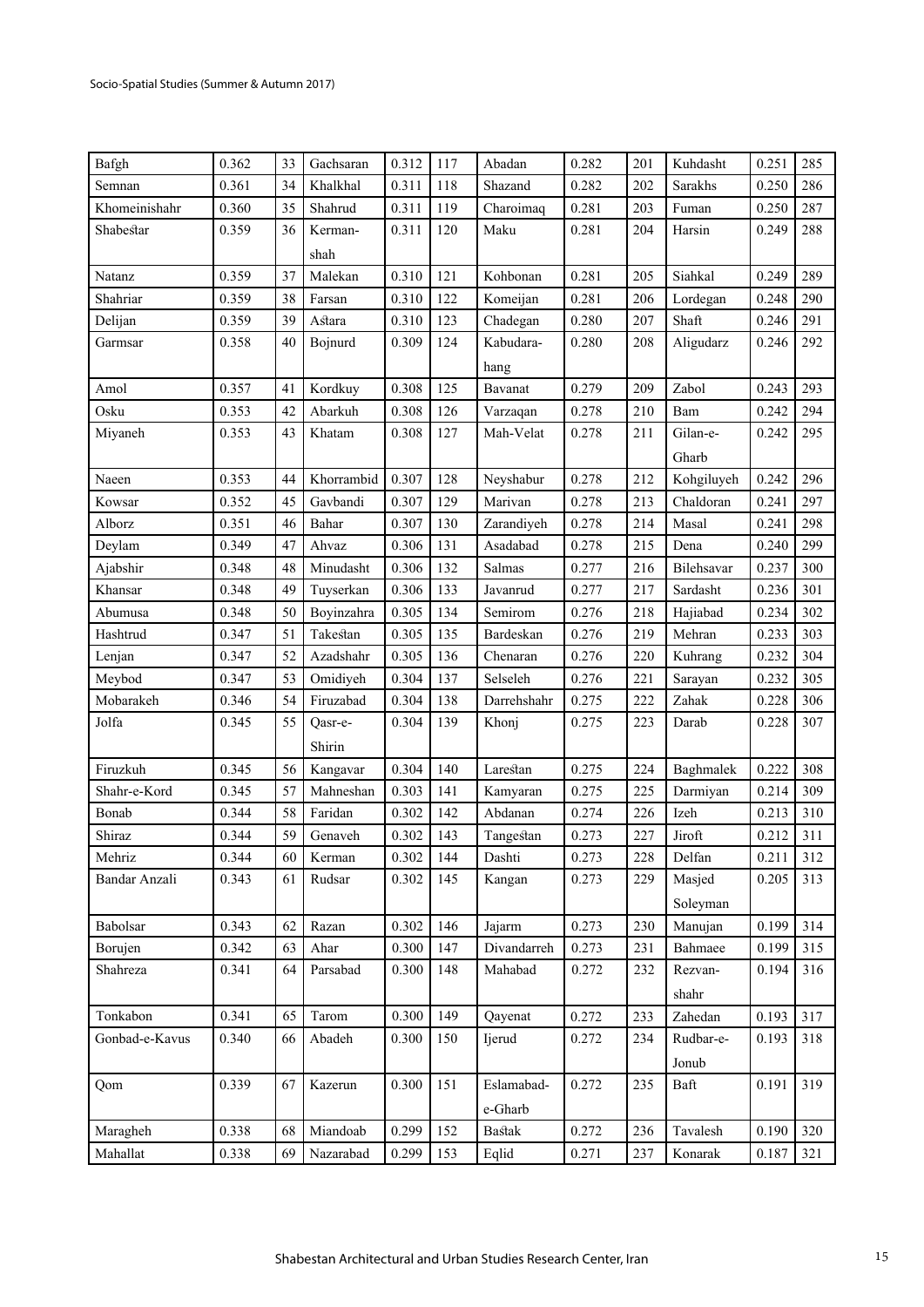| Marand            | 0.337 | 70 | Faruj      | 0.299 | 154 | Ravansar   | 0.271 | 238 | Salas-e-       | 0.187 | 322 |
|-------------------|-------|----|------------|-------|-----|------------|-------|-----|----------------|-------|-----|
|                   |       |    |            |       |     |            |       |     | Babajani       |       |     |
| Robatkarim        | 0.337 | 71 | Aliabad    | 0.299 | 155 | Shahindezh | 0.270 | 239 | Kahnuj         | 0.186 | 323 |
| Varamin           | 0.337 | 72 | Galugah    | 0.299 | 156 | Taybad     | 0.270 | 240 | Lali           | 0.171 | 324 |
| Hamedan           | 0.337 | 73 | Bostanabad | 0.298 | 157 | Rashtkhar  | 0.270 | 241 | Sarbisheh      | 0.169 | 325 |
| <b>Bandar Gaz</b> | 0.336 | 74 | Naqadeh    | 0.298 | 158 | Ravar      | 0.270 | 242 | Chabahar       | 0.168 | 326 |
| Mashhad           | 0.335 | 75 | Jahrom     | 0.298 | 159 | Shirvan &  | 0.269 | 243 | <b>Bardsir</b> | 0.163 | 327 |
|                   |       |    |            |       |     | Chardavel  |       |     |                |       |     |
| Rudbar            | 0.335 | 76 | Saqqez     | 0.298 | 160 | Ardal      | 0.268 | 244 | Anbarabad      | 0.158 | 328 |
| Nur               | 0.335 | 77 | Dorud      | 0.298 | 161 | Khaf       | 0.268 | 245 | Ghaleh-        | 0.149 | 329 |
|                   |       |    |            |       |     |            |       |     | Ganj           |       |     |
| Tafresh           | 0.335 | 78 | Bukan      | 0.297 | 162 | Khodaban-  | 0.268 | 246 | Iranshahr      | 0.142 | 330 |
|                   |       |    |            |       |     | deh        |       |     |                |       |     |
| Malayer           | 0.335 | 79 | Shushtar   | 0.297 | 163 | Neyriz     | 0.268 | 247 | Nahbandan      | 0.139 | 331 |
| Sanandaj          | 0.333 | 80 | Lamerd     | 0.297 | 164 | Paveh      | 0.268 | 248 | Neekshahr      | 0.139 | 332 |
| Amlash            | 0.333 | 81 | Marvdasht  | 0.297 | 165 | Birjand    | 0.267 | 249 | Jask           | 0.129 | 333 |
| Sarab             | 0.332 | 82 | Torkaman   | 0.296 | 166 | Gotvand    | 0.267 | 250 | Saravan        | 0.126 | 334 |
| Savojbolagh       | 0.332 | 83 | Ramyan     | 0.296 | 167 | Sepidan    | 0.266 | 251 | Khash          | 0.122 | 335 |
| Varamin           | 0.337 | 72 | Galugah    | 0.299 | 156 | Taybad     | 0.270 | 240 | Lali           | 0.171 | 324 |
| Hamedan           | 0.337 | 73 | Bostanabad | 0.298 | 157 | Rashtkhar  | 0.270 | 241 | Sarbisheh      | 0.169 | 325 |
| Bandar Gaz        | 0.336 | 74 | Naqadeh    | 0.298 | 158 | Ravar      | 0.270 | 242 | Chabahar       | 0.168 | 326 |
| Mashhad           | 0.335 | 75 | Jahrom     | 0.298 | 159 | Shirvan &  | 0.269 | 243 | <b>Bardsir</b> | 0.163 | 327 |
|                   |       |    |            |       |     | Chardavel  |       |     |                |       |     |
| Rudbar            | 0.335 | 76 | Saqqez     | 0.298 | 160 | Ardal      | 0.268 | 244 | Anbarabad      | 0.158 | 328 |
| Nur               | 0.335 | 77 | Dorud      | 0.298 | 161 | Khaf       | 0.268 | 245 | Ghaleh-        | 0.149 | 329 |
|                   |       |    |            |       |     |            |       |     | Ganj           |       |     |
| Tafresh           | 0.335 | 78 | Bukan      | 0.297 | 162 | Khodaban-  | 0.268 | 246 | Iranshahr      | 0.142 | 330 |
|                   |       |    |            |       |     | deh        |       |     |                |       |     |
| Malayer           | 0.335 | 79 | Shushtar   | 0.297 | 163 | Neyriz     | 0.268 | 247 | Nahbandan      | 0.139 | 331 |
| Sanandaj          | 0.333 | 80 | Lamerd     | 0.297 | 164 | Paveh      | 0.268 | 248 | Neekshahr      | 0.139 | 332 |
| Amlash            | 0.333 | 81 | Marvdasht  | 0.297 | 165 | Birjand    | 0.267 | 249 | Jask           | 0.129 | 333 |
| Sarab             | 0.332 | 82 | Torkaman   | 0.296 | 166 | Gotvand    | 0.267 | 250 | Saravan        | 0.126 | 334 |
| Savojbolagh       | 0.332 | 83 | Ramyan     | 0.296 | 167 | Sepidan    | 0.266 | 251 | Khash          | 0.122 | 335 |
| Dargaz            | 0.332 | 84 | Azna       | 0.296 | 168 | Sarvabad   | 0.266 | 252 | Sarbaz         | 0.119 | 336 |

Table 5. Ranking of sub-provinces of Iran based on composite score of development (global priorities)

alternative. In the last step, composite scores of development (global priorities) of the sub-provinces were calculated by a weighted sum of the type using the Expert Choice software. The sub-provinces of Iran were ranked based on these scores which are shown in Table 5.

It was also arbitrarily defined 6 classes for

summarizing development level of sub-provinces according to their composite score of development as presented in Table 6.

| Composite score | Development level |  |
|-----------------|-------------------|--|
| < 0.200         | Very Low          |  |

Table 6. Development classes of sub-provinces of Iran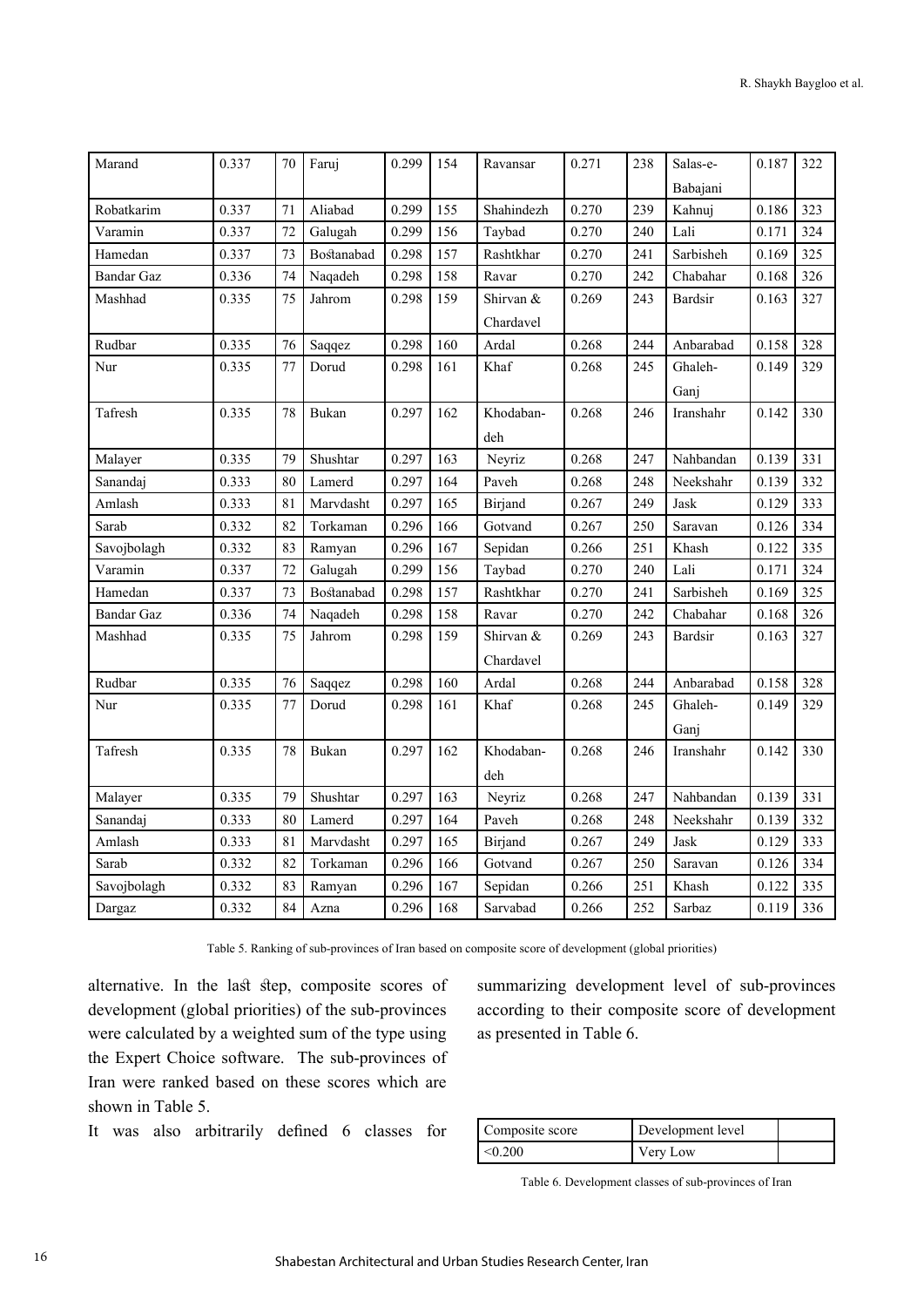| $0.200 - 0.249$ | Low         |      |
|-----------------|-------------|------|
| 0.250-0.299     | Low- Medium |      |
| 0.300-0.349     | Medium-High |      |
| 0.350-0.399     |             | High |
| > 0.4000        | Very High   |      |

Based on this classification, from 336 sub-provinces of Iran, the development level of only 6 sub-provinces including Shemiranat, Tehran, Ramsar, Gorgan, Sari and Karaj is very high; 40 sub-provinces are in high level of development; 105, 136, 26 and 23 sub-provinces stilt in the levels of medium-high, low- medium, low and very low, respectively. The numbers of indicators whose values are below national average in very low level sub-provinces including Manujan, Bahmaee, Rezvanshahr, Zahedan, Rudbar-e-Jonub, Baft, Tavalesh, Konarak, Salas-e-Babajani, Kahnuj, Lali, Sarbisheh, Chabahar, Bardsir, Anbarabad, Ghaleh-Ganj, Iranshahr, Nahbandan, Neekshahr, Jask, Saravan, Khash and Sarbaz are 48, 40, 32, 41, 49, 34, 38, 49, 44, 46, 40, 38, 50, 39, 47, 48, 49, 42, 50, 48, 53, 51 and 52, respectively. This calls for adopting proper strategies for the overall development in these regions.

 Figure 2 presents the spatial distribution of development classes. Spatial distribution of sub-provinces illustrates that becoming distant from the center of country, development level gets worse. It is noteworthy that most of the highly backward sub-provinces are concentrated in the southeast of Iran, (provinces of Kerman, South Khorasan and especially Sistan & Baluchestan).

Coefficient of Variation calculated for each group of indicators is as follows: agriculture: 0.531, health: 0.500, education: 0.438, Infrastructures: 0.387, economic: 0.359, social-cultural attributes: 0.294, and housing: 0.226. Therefore, inequalities in the indicators of agriculture, health and education are more critical in comparison to other dimensions of development. We may attribute the high amount of CV in agriculture, to some extent, to natural resources and climatic diversity of regions. So, in the regions with low agricultural potentials, other capabilities should be developed. However, reduction in disparities is crucial to accelerate the integrated regional and national development in Iran. Highly backward and backward sub-provinces have to be assisted so



Figure 2. Classification of sub-provinces of Iran based on overall development level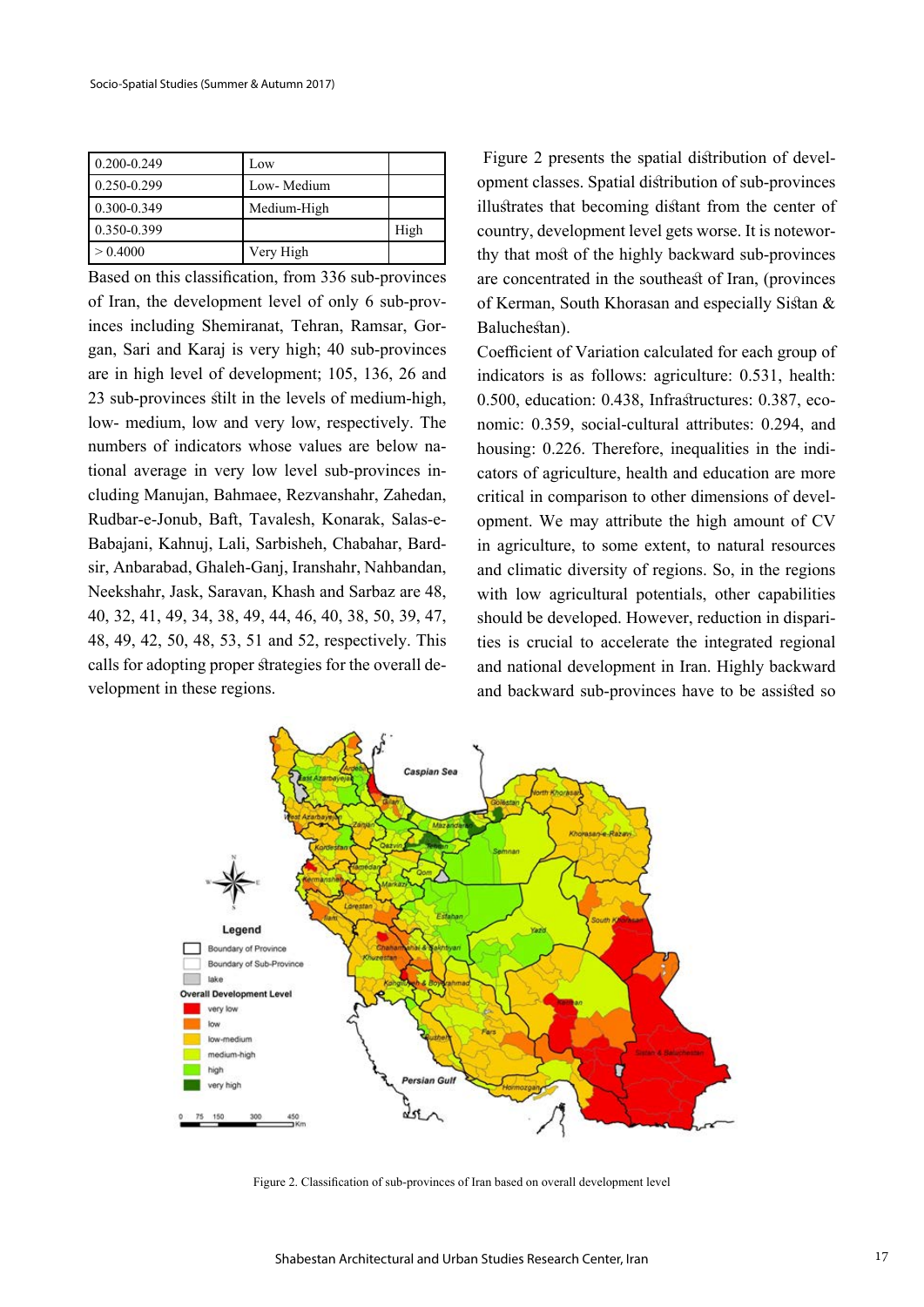that their potential is properly tapped enabling them to attain higher level of development. These regions require concerted planned efforts to overcome obstacles to growth and also to reduce some of the disadvantages of adverse natural factors.

### **5. Conclusions**

Regional inequalities represent a continuing development challenge in most countries. So, proper identification of backward regions is crucial for forming the reliable basis of national and regional development strategies to increase the overall growth rate and decrease intra- regional and inter-regional disparities; therefore, it is very necessary to comprehensively assess the status of regional development with regard to different dimensions of development.

Regarding strong evidences about regional inequalities in Iran, the aim of this study was evaluating regional development and regional inequalities in Iran. The evaluation procedure consists of the following steps: determining indicators of regional development, weighting indicators, evaluating development level of sub-provinces of Iran by rating scale AHP, and calculating coefficient of variation for different dimensions of development. This study proposed possible indicators which might be effective in measuring development level in Iran. In order to determine these indicators, relevant regional and national literature was reviewed and a list of possible indicators was drawn up. This list comprised those indicators which are most commonly mentioned in different regional indicator systems published in Iran. Fifty-four indicators were identified which were organized into the dimensions of economic development, agriculture, education, health, housing, infrastructure, and socio-cultural attributes.

The multi-criteria analysis approach was applied to evaluate regional development and rank sub-provinces of Iran in respect of different dimensions of development. Among various MCDM methods, AHP was selected; but, because of some limitations of traditional AHP for comparison of large number of alternatives, rating scale AHP was applied to calculate the composite score of regional development. Based on the composite scores (global priorities), the development level of sub-provinces was classified into six categories: very high, high, medium-high, low-medium, low, and very low, so that 6, 40, 105, 136, 26 and 23 sub-provinces stilt in these categories, respectively. Analysis of Coefficient of Variation (CV) was also applied to reveal regional inequalities about different dimensions of development. It shows that inequalities in the indicators of agriculture, health and education are more critical in comparison to other dimensions of development. Overall, Results show a clear uneven development among sub-provinces. It is rather disturbing to a see large number of subprovinces stilt in below medium categories.

 The present analysis highlights the fact that in spite of Iran's regional policy based on reducing the development gap between different regions and creating a relative balance in regional development, yet this country witnesses uneven development across different regions, so that some regions suffer from lack of basic services and facilities. Spatial distribution of sub-provinces with regards development level shows that an intensive system of core and periphery exists in the country. So, it is necessary to reduce regional disparities in Iran to pave way for greater national integration, increase in economic growth and political stability. Backward sub-provinces require considerable attention and efforts to enable them to come out of their chronic backwardness. These sub-provinces should be given high priority for regional planning and there should be an in-depth study of their problems both natural and man-made; their growth potential should be identified and appropriate strategies evolved. In this way, the factors hindering growth should be removed paving way for fuller utilization of potentiality of a region for future development. It should be stressed that most of the low-level subprovinces are located in the southeastern region of Iran; so, extraordinary focus ought to be on this region to improve development level in both qualitative and quantitative aspects.

 For future work we recommend a time-series analysis of the data that could be the basis for the evalua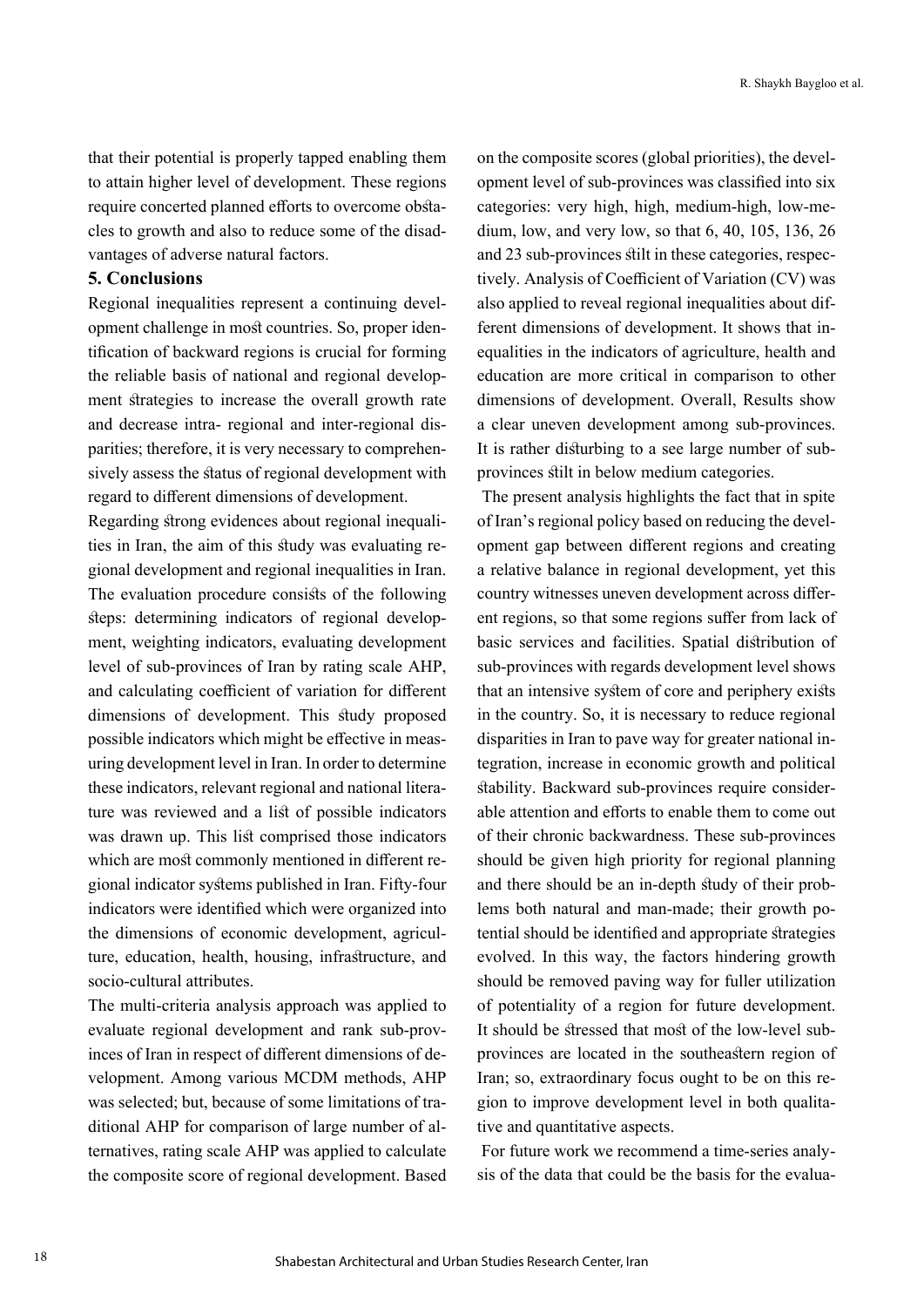tion of the process dynamics towards or away from balanced regional development. Currently, due to a lack of data, a reliable time-series analysis is impossible.

#### **References**

1- Song, S., G.S. Chu and R. Chao, 2000. Intercity Regional Disparity in China, China Economic Review, 11(3):  $246 - 261.$ 

2- Hu, D., 2002. Trade, rural–urban migration, and regional income disparity in developing countries: a spatial general equilibrium model inspired by the case of China. Regional Science and Urban Economics, 32(3): 311-338.

3- Fedorov, L., 2002. Regional Inequality and Regional Polarization in Russia, 1990–99. World Development, 30(3): 443-456.

20- Dawson, J.I., 2001. Latvia's Russian minority: balancing the imperatives of regional development and environmental justice. Political Geography, 20: 787–815.

21- Higniz, B. and D. Savi, 1997. Regional policy making in a changing world. Translators group, Regional planning and Logistics office, Tehran: The organization of plan and budget, center of economical and social documents and publications, p: 83.

22- Matsumoto, M., 2008. Redistribution and regional development under tax competition. Journal of Urban Economics, 64: 480–487.

23- Fedyuk, V. and A. Bychenko, 2009. Regional Development in Sweden and Ukraine, Razumkov Centre. National Security & Defence, 1: 48-50.

24- Ziari, K., 2004. Schools, Theoies and Models of plan & regional planning. University of Yazd, Yazd, Iran, p: 118.

25- Cameron, L., 2002. Growth with or without Equity: The Distributional Impact of Indonesian Development. Asian-Pacific Economic Literature, 16 (2): 1-17.

26- Noorbakhsh, F., 2002. Human development and regional disparities in Iran: a policy model. Journal of International Development, 14: 927–949.

27- Plan and Budget Organization of the Islamic Republic of Iran and United Nations, 1999. Human Development Report of the Islamic Republic of Iran 1999. Plan and Budget Organization of the Government of Iran and the United Nations, Tehran, pp: 20-141.

28- Afrakhteh, H., 2006. The problems of regional development and border cities: A case study of Zahedan, Iran. Cities, 23(6): 423–432.

29- Amir Ahmadi, H., 1986. Regional planning in Iran. The Journal of Developing Area 20(3): 501-530.

30- Sheikhi, M., 1998. Regional planning in Iran, necessities, problems and some proposals. Etellat-e-Siasi Eghtesadi, Tehran, pp: 121–122.

31- Sheikhi, M., 2001. Regional planning in Iran (1981– 2001). Urban Management Quarterly, 6: PP 18-26.

32- Management and Planning Organization of Iran, 2005. Law of the Fourth Economic, Social and Cultural Development Plan of the Islamic Republic of Iran, 2005-2009. Published by Management and Planning Organization, Deputy for Administrative, Financial and Human Resources Affairs, Center for Documentation, Museum and Publication, Tehran, Iran, p: 136.

33- UNDP, 2007. Indicators of Sustainable Development: Guidelines and Methodologies, 3rd ed. Department of Economic and Social Affairs of United Nations, New York.

34- Yu, L., X. Hou, M. Gao and P. Shi, 2010. Assessment of coastal zone sustainable development: A case study of Yantai, China. Ecological Indicators, 10: 1218–1225.

35- Czira´ky, D., J. Sambt, J. Rovan and J. Puljiz, 2006. Regional development assessment: A structural equation approach. European Journal of Operational Research, 174: 427–442.

36- Korhonen, P. and M. Soismaa, 1980. An interactive multiple criteria approach to ranking alternatives. EURO IV, Cambridge, England, pp: 22-25.

37- Legasto, A., 1978. A multiple-objective policy model: Results of an application to a developing country. Management Sciences, 24(5): 498-509.

38- Martic´, M. and G. Savic´, 2001. An application of DEA for comparative analysis and ranking of regions in Serbia with regards to social-economic development. European Journal of Operational Research, 132: 343-356.

39- UNDP (United Nations Development Program), 1990. Human Development Report, New York: Oxford University Press.

40- Sanusi, Y.A., 2008. Application of human development index to measurement of deprivations among urban households in Minna, Nigeria. Habitat International, 32: 384–398.

41- Dopfer, K., 1979. The New Political Economy of Development: Integrated Theory and Asian Experiment. Macmillan, Melbourne.

42- Bossel, H., 1999. Indicators for Sustainable Development: Theory, Method, Applications. International Institute for Sustainable Development, Winnipeg.

43- Clarke, M. and M.N. Islam, 2003. Measuring social welfare: application of social choice theory. Journal of Socio-Economics, 32: 1–15.

44- Wang, X. and E. Triantaphyllou, 2008. Ranking irregularities when evaluating alternatives by using some ELECTRE methods. Omega, 36: 45 – 63.

45- Papadopoulos, A. and A. Karagiannidis, 2008. Application of the multi-criteria analysis method Electre III for the optimisation of decentralised energy systems. Omega, 36: 766 – 776.

46- Önüt, S., T. Efendigil and S.S. Kara, 2010. A combined fuzzy MCDM approach for selecting shopping center site: An example from Istanbul, Turkey. Expert Systems with Applications, 37: 1973–1980.

47- Nader, M.R., B.A. Salloum and N. Karam, 2008.